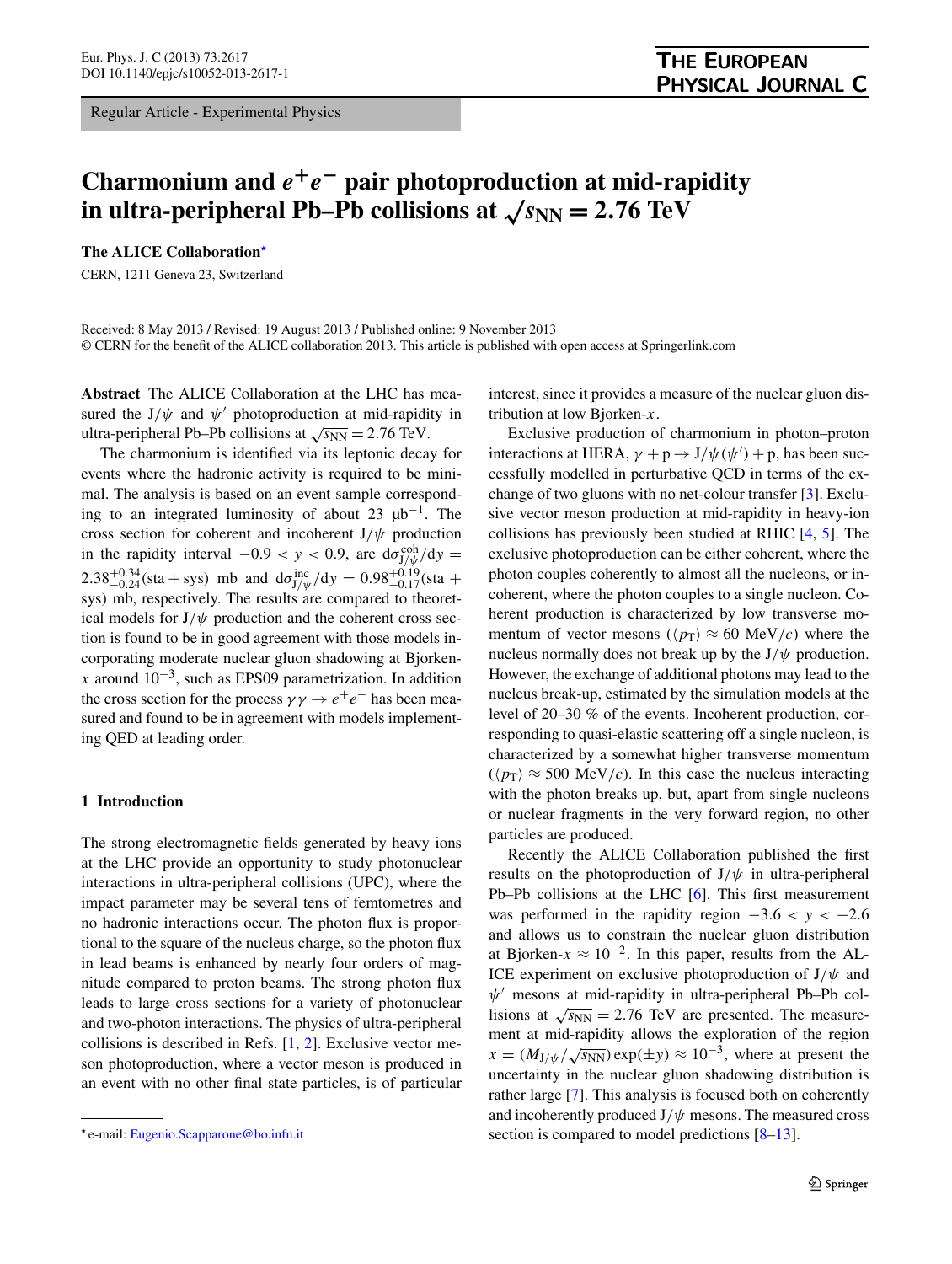Two-photon production of di-lepton pairs in heavy-ion interactions is also of great interest, as it probes Quantum Electrodynamics in the regime of strong fields. This process is sensitive to the effect produced by the strong fields of the nuclei. The coupling  $Z\sqrt{\alpha}$  is large, so higher-order terms may become important. Predictions exist where these terms are found to lead to a reduction in the cross section by up to 30 % [\[14](#page-11-9), [15\]](#page-11-10). Other calculations have found agreement with leading-order calculations for muon pairs and electron pairs with invariant masses much larger than two times the electron mass [[16\]](#page-11-11). Measurements at LHC energies can provide useful insights to assess these effects. In this paper we present the study of the  $\gamma\gamma \rightarrow e^+e^-$  process. The results are compared with predictions by models neglecting higherorder effects discussed above.

## **2 Detector description**

The ALICE experiment consists of a central barrel placed in a large solenoid magnet  $(B = 0.5 T)$ , covering the pseudorapidity region  $|\eta| < 0.9$ , and a muon spectrometer at forward rapidity, covering the range  $-4.0 < \eta < -2.5$  [\[17](#page-11-12)]. In this analysis the following detectors of the central barrel have been used. The Silicon Pixel Detector (SPD) makes up the two innermost layers of the ALICE Inner Tracking System (ITS), covering extended pseudorapidity ranges  $|\eta|$  < 2 and  $|\eta|$  < 1.4, for the inner (radius 3.9 cm) and outer (average radius 7.6 cm) layers, respectively. It is a fine granularity detector, having about  $10<sup>7</sup>$  pixels, and can be used for triggering purposes. The Time Projection Chamber (TPC) is used for tracking and for particle identification. A 100 kV central electrode separates the two drift volumes, providing an electric field for electron drift, and the two end-plates, at  $|z| = 250$  cm, are instrumented with Multi-Wire-Proportional-Chambers (MWPCs) with 560 000 readout pads, allowing high precision track measurements in the transverse plane. The *z* coordinate is given by the drift time in the TPC electric field. The TPC acceptance covers the pseudorapidity region  $|\eta|$  < 0.9. Ionization measurements made along track clusters are used for particle identification [[18\]](#page-11-13). Beyond the TPC, the Time-of-Flight detector (TOF) is a large cylindrical barrel of Multigap Resistive Plate Chambers (MRPCs) with about 150 000 readout channels, giving very high precision timing for tracks traversing it. Its pseudorapidity coverage matches that of the TPC. Used in combination with the tracking system, the TOF detector can be used for charged particle identification up to about 2.5 GeV/*c* (pions and kaons) and 4 GeV/*c* (protons). Still further out from the interaction region, the Electromagnetic Calorimeter (EMCAL) is a Pb-scintillator sampling calorimeter at a distance of  $\approx$ 4.5 metres from the beam line, covering an opening acceptance in the range  $|\eta| \leq 0.7$  and

 $\Delta \phi = 100^\circ$  in azimuth. It has 20.1 radiation lengths and consists of 11 520 towers.

The analysis presented below also makes use of two forward detectors. The VZERO counters consist of two arrays of 32 scintillator tiles each, covering the range  $2.8 < \eta < 5.1$ (VZERO-A, on the opposite side of the muon arm) and  $-3.7 < \eta < -1.7$  (VZERO-C, on the same side as the muon arm) and positioned respectively at  $z = 340$  cm and  $z = -90$  cm from the interaction point. The Forward Multiplicity Detector (FMD) consists of Si-strip sensors with a total of 51 240 active detection elements, arranged in five rings perpendicular to the beam direction, covering the pseudorapidity ranges  $-3.4 < \eta < -1.7$  (FMD-3) and  $1.7 < \eta < 5.1$ (FMD-1 and FMD-2), a similar coverage to that of the VZERO detector. Finally, two sets of hadronic Zero Degree Calorimeters (ZDC) are located at 116 m on either side of the interaction point. The ZDCs detect neutrons emitted in the very forward region ( $|\eta| > 8.7$ ), such as neutrons produced by electromagnetic dissociation [\[19](#page-11-14)] (see Sect. [3\)](#page-1-0).

#### <span id="page-1-1"></span><span id="page-1-0"></span>**3 Data analysis**

#### 3.1 Event selection

The present analysis is based on a sample of events collected during the 2011 Pb–Pb data-taking, selected with a dedicated barrel ultra-peripheral collision trigger (BUPC), set up to select events containing two tracks in an otherwise empty detector. Events from two-photon production  $(\gamma \gamma \rightarrow \mu^+ \mu^-, e^+ e^-)$  or from photonuclear vector meson production are selected by this trigger with the following characteristics:

- (i) at least two hits in the SPD detector;
- (ii) a number of fired pad-OR  $(N^{on})$  in the TOF detector  $[20]$  $[20]$  in the range  $2 < N^{on} < 6$ , with at least two of them with a difference in azimuth, *Δφ*, in the range  $150^\circ \leq \Delta \phi \leq 180^\circ;$
- (iii) no hits in the VZERO-A and no hits in the VZERO-C detectors.

A total of about  $6.5 \times 10^6$  events were selected by the BUPC trigger.

The integrated luminosity was measured using a trigger for the most central hadronic Pb–Pb collisions. The cross section for this process was obtained with a van der Meer scan [\[21](#page-11-16)], giving a cross section  $\sigma = 4.10^{+0.22}_{-0.13}$ (sys) b [\[22](#page-11-17)]. This gives an integrated luminosity for the BUPC trigger sample, corrected for trigger live time, of  $\mathcal{L}_{int}$  =  $23.0^{+0.7}_{-1.2}$   $\mu$ b<sup>-1</sup>. An alternative method based on using neutrons detected in the two ZDCs was also used. The ZDC trigger condition required a signal in at least one of the two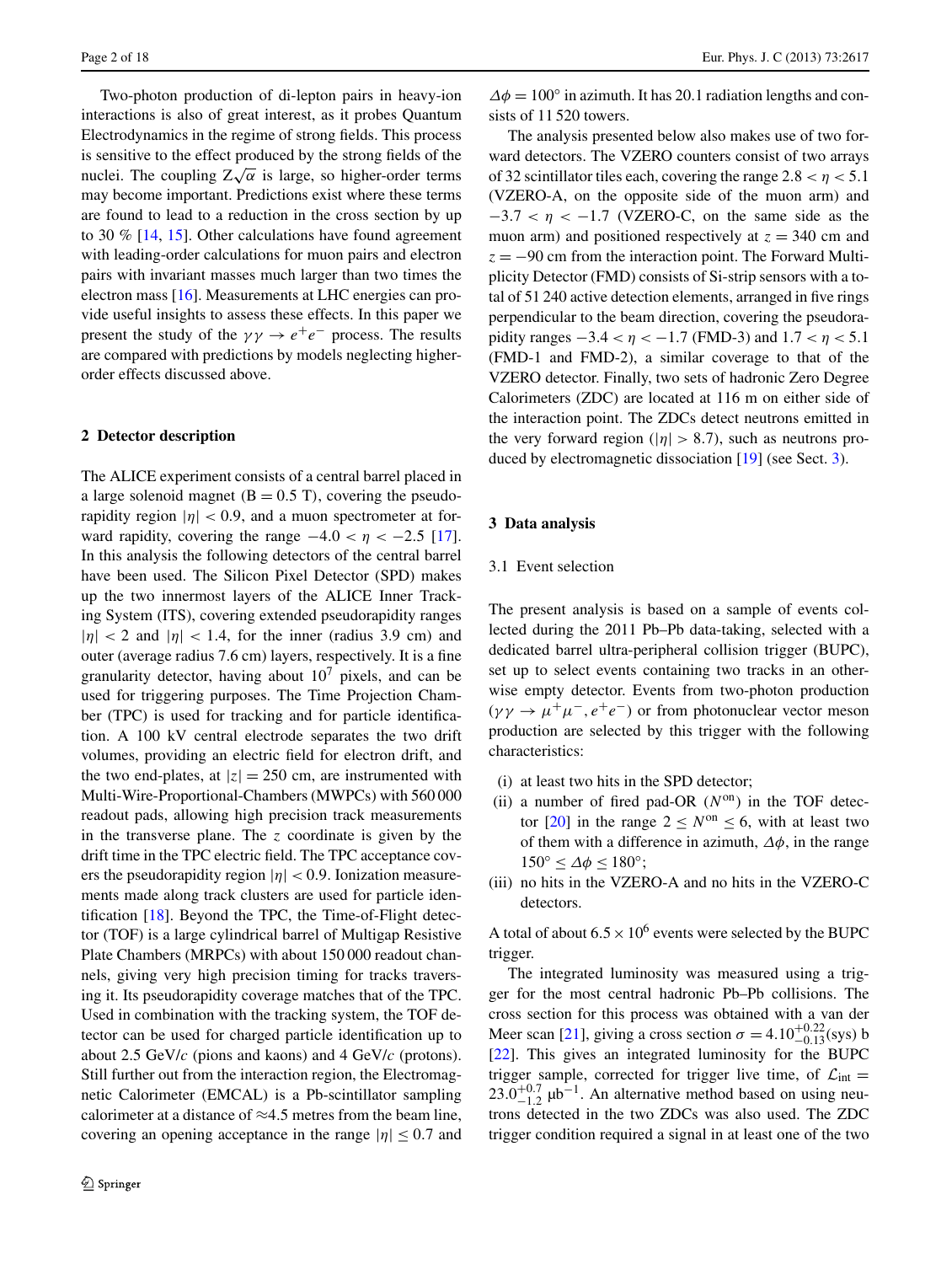calorimeters, thus selecting single electromagnetic dissociation (EMD) as well as hadronic interactions. The cross section for this trigger was also measured with a van der Meer scan, giving a cross section  $\sigma = 371.4 \pm 0.6$  (sta) $\pm_{19}^{24}$  (sys) b [\[19](#page-11-14)]. The integrated luminosity obtained for the BUPC by this method is consistent with the one quoted above within 3 %.

The following selection criteria were applied in the data analysis:

- (i) a number of reconstructed tracks  $1 \leq N_{\text{TRK}} \leq 10$ , where a track is defined with loose criteria: more than 50 % of findable clusters in the TPC fiducial volume and at least 20 TPC clusters, matching with those found in the ITS;
- (ii) a reconstructed primary vertex;
- (iii) only two good tracks passing tighter quality cuts: at least 70 TPC clusters, at least 1 SPD cluster and rejection of tracks with a kink. Moreover the tracks extrapolated to the reconstructed vertex should have a distance of closest approach (DCA) in the longitudinal beam direction  $DCA_L \leq 2$  cm, and  $DCA_T \leq$  $0.0182 + 0.0350/p_T^{1.01}$  cm in the plane orthogonal to the beam direction, where  $p<sub>T</sub>$  is in (GeV/*c*);
- (iv) at least one of the two good tracks selected in (iii) with  $p_T > 1$  GeV/c; this cut reduces the background while it does not affect the genuine leptons from J*/ψ* decay;
- (v) the VZERO trigger required no signal within a time window of 25 ns around the collision time in any of the scintillator tiles of both VZERO-A and VZERO-C. The time width of the trigger windows are limited by the design of the VZERO front-end electronics which is operated at the frequency of the LHC clock, i.e. 40 MHz. In the offline analysis the event selection criteria consisted in an absence of a reconstructed signal in any of the VZERO scintillator tiles. The time windows in the offline analysis are enlarged to 40 ns and 60 ns around the collision time in VZERO-A and VZERO-C, respectively, and were chosen in order to maximize the vetoing efficiency;
- (vi) the  $dE/dx$  for the two tracks is compatible with that of electrons or muons; Fig. [1](#page-2-0) shows the TPC d*E/*d*x* of the positive lepton candidate as a function of the  $dE/dx$  of the negative lepton candidate, for  $J/\psi$  candidates in the invariant mass range  $2.8 < M_{\text{inv}} <$ 3.2  $GeV/c^2$ . It is worth noting that the TPC resolution does not allow to distinguish between muons and charged pions;
- (vii) the two tracks have same or opposite charges, depending on the analysis;
- (viii) invariant mass  $2.2 < M_{\text{inv}} < 6 \text{ GeV}/c^2$ .

The analysis of the *γγ* events is discussed in Sect. [5](#page-8-0). In the remaining of this section we will focus on  $J/\psi$  analysis.



<span id="page-2-1"></span><span id="page-2-0"></span>**Fig. 1**  $dE/dx$  of the positive lepton versus the negative one, as measured by the TPC for  $J/\psi$  candidates in the ultra-peripheral Pb–Pb collisions at  $\sqrt{s_{NN}} = 2.76$  TeV in the invariant mass range  $2.8 < M_{\text{inv}} < 3.2 \text{ GeV}/c^2$  and  $-0.9 < \eta < 0.9$ . Muon pairs and electron pairs are clearly separated, with the latter showing higher d*E/*d*x* values

**Table 1** Summary of the applied data cuts (see text)

| Selection                                          | Number of remaining<br>events |  |  |
|----------------------------------------------------|-------------------------------|--|--|
| Triggered events                                   | 6.507.692                     |  |  |
| $1 < N_{\text{TRK}} < 10$                          | 2.311.056                     |  |  |
| Primary vertex                                     | 1.972.231                     |  |  |
| Two reconstructed tracks                           | 436,720                       |  |  |
| $\max(p_{\rm T}^1, p_{\rm T}^2) > 1 \text{ GeV}/c$ | 46,324                        |  |  |
| VZERO offline                                      | 46.183                        |  |  |
| $dE/dx$ consistent with electron (muon)            | 45,518                        |  |  |
| Opposite sign tracks                               | 31.529                        |  |  |
| $2.2 < M_{\text{inv}} < 6.0 \text{ GeV}/c^2$       | 4.542                         |  |  |

The effect of the cuts on the statistics is listed in Table [1.](#page-2-1) In addition to the requirements (i) to (viii), a first sample enriched with coherent events was selected by applying a cut  $p_T < 200$  MeV/c for di-muons ( $p_T < 300$  MeV/c for dielectrons). Photoproduction of vector mesons can occur in interactions where additional photons are exchanged [\[23](#page-11-18)]. These additional photons can lead to break-up of one or both nuclei. Since the energies of these photons are low, only a few neutrons are emitted when the nuclei break up. The exact upper limit on the number of emitted neutrons is not known, but in this analysis a cut on the neutron ZDC signal corresponding to less than 6 neutrons on each side has been applied. This cut reduces the statistics by 2.5 %, which is considered as a source of systematic error  $^{+2.5}_{-0.96}$ . After applying all of these selections, 746 di-electron and 1301 di-muon coherent lepton-pair candidates remain. A second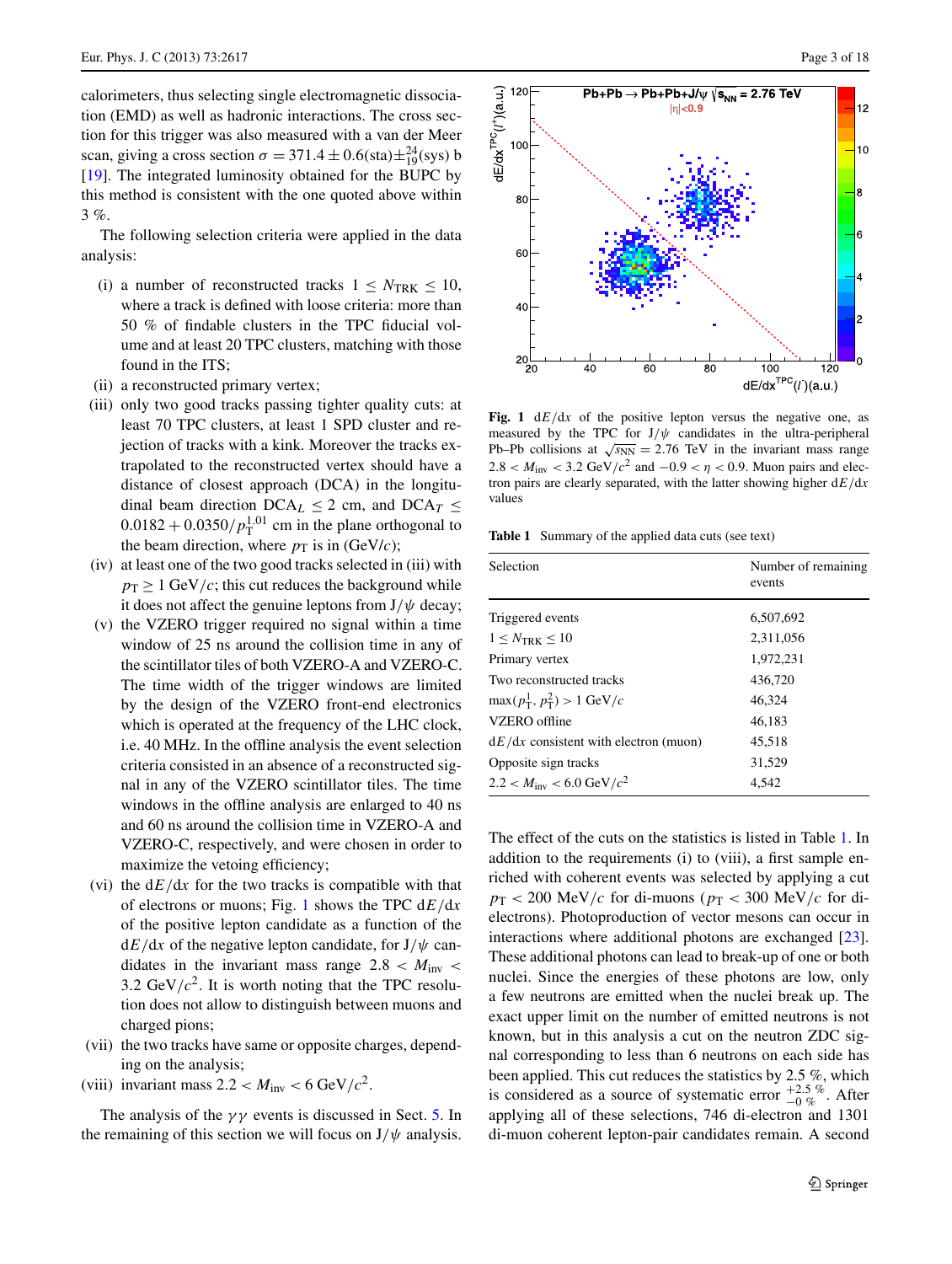sample was enriched with incoherent events by applying a cut  $p_T > 200 \text{ MeV}/c$  on di-muons ( $p_T > 300 \text{ MeV}/c$  on dielectrons), giving 278 electron and 1748 muon incoherent event candidates.

As described in reference [\[6](#page-11-5)], during the 2011 Pb–Pb run the VZERO detector was optimized for the selection of hadronic Pb–Pb collisions, with a threshold corresponding to an energy deposit above that from a single minimum ionizing particle. Since the VZERO was used as a veto in the BUPC trigger, this setting could lead to an inefficiency in background rejection. In about 30 % of the 2011 BUPC data taking sample, the FMDs were read out too. Since these detectors cover a pseudorapidity interval similar to that of the VZEROs, we have used, offline, their information to check for possible inefficiencies in the VZERO data. As expected, we found no hits in the FMD detector for the selected BUPC events, confirming that the VZERO inefficiency is very small.

A test on the electron and muon separation was applied to those tracks crossing the EMCAL. For each track we evaluated the ratio *E/p* between the energy released in the EM-CAL and the reconstructed momentum; electrons lose their total energy in the shower generated in the EMCAL and for these a value  $E/p \approx 1$  is measured. Minimum ionizing particles lose only a small fraction of their energy in the EM-CAL; in this case the measured  $E/p$  peaks in the region 0.1– 0.2, in good agreement with the expectation. The  $e/\mu$  separation was obtained by using two methods: (a) a sharp cut on Fig. [1,](#page-2-0) where all the particles beyond the dotted line are considered as electrons, and (b) using the average of the electron (muon) d*E/*d*x* and considering as electrons (muons) the particles within 3 sigma. The difference between the two methods was used as an estimate of the systematic error (see Table [2](#page-3-0)).

#### 3.2 Acceptance and efficiency correction

The acceptance and efficiency of J*/ψ* reconstruction were calculated using a large sample of coherent and incoherent J*/ψ* events generated by STARLIGHT [[24\]](#page-11-19) and folded with the detector Monte Carlo simulation. STARLIGHT simulates photonuclear and two-photon interactions at hadron colliders. The simulations for exclusive vector meson production and two-photon interactions are based on the models in [\[9](#page-11-20)] and [\[25](#page-11-21)], respectively.

A separate simulation was performed for each run, in order to take into account the slight variations in run conditions during the data taking. The product of the acceptance and efficiency corrections  $(Acc \times \varepsilon)_{J/\psi}$  was calculated as the ratio of the number of the simulated events that satisfy all selections in Table [1](#page-2-1) to the number of generated events with the J/ $\psi$  in the rapidity interval  $-0.9 < y < 0.9$ . In addition, the reconstructed transverse momentum is required to be  $p_T < 200 \text{ MeV}/c$  ( $p_T > 200 \text{ MeV}/c$ ) for di-muons and  $p_T < 300 \text{ MeV}/c$  ( $p_T > 300 \text{ MeV}/c$ ) for di-electrons in the coherent (incoherent) sample.

The average values for the combined acceptance and efficiency for  $J/\psi \rightarrow e^+e^-(\mu^+\mu^-)$  were found to be 2.71 (4.57) % and 1.8 (3.19) % for coherent and incoherent  $J/\psi$ , respectively. The STARLIGHT model predicts a dependence of the  $J/\psi$  cross section on the rapidity, giving a  $\approx$ 10 % variation over the rapidity range  $y = \pm 0.9$ . In order to evaluate the systematic error on the acceptance coming from the generator choice, we used a flat dependence of  $d\sigma_{J/\psi}/dy$  in the interval  $-0.9 < y < 0.9$ , as predicted by other models (see Fig. [6\)](#page-10-0). The relative differences in  $(\text{Acc} \times \varepsilon)$  between the methods were 2.5 (1.0) % for coherent electrons (muons), and 6.5 (3.5) % for incoherent electrons (muons), and are taken into account in the systematic

<span id="page-3-0"></span>**Table 2** Summary of the contributions to the systematic error for the J*/ψ* and *γγ* cross section measurement for electrons (muons). The error for the J*/ψ* signal extraction includes the systematic error in the fit of the invariant mass spectrum and the systematic errors on  $f_D$  and  $f_I(f_C)$ , as described in the text

| Source                                        | Coherent                                  | Incoherent                             | $\gamma\gamma$ (low)   | $\gamma\gamma$ (high) |
|-----------------------------------------------|-------------------------------------------|----------------------------------------|------------------------|-----------------------|
| Luminosity                                    | $+5$ %<br>$-3$ %                          | $+5\%$<br>$-3\%$                       | $+5\%$<br>$-3\%$       | $+5\%$<br>$-3\%$      |
| Trigger dead time                             | $\pm 2.5 \%$                              | $\pm 2.5 \%$                           | $\pm 2.5\%$            | $\pm 2.5 \%$          |
| Signal extraction                             | $^{+7}_{-6}$ % $^{+6}_{-5}$ %)            | $^{+26.5}_{-12.5}$ % $(^{+9}_{-8}$ %)  | $\pm 1\%$              | $\pm 4\%$             |
| Trigger efficiency                            | $+3.8%$<br>$-9.0 \%$                      | $+3.8%$<br>$-9.0 \%$                   | $+3.8%$<br>$-9.0%$     | $+3.8%$<br>$-9.0 \%$  |
| $(\text{Acc} \times \varepsilon)$             | $\pm 2.5$ ( $\pm 1$ ) %                   | $\pm 6.5$ ( $\pm 3.5$ ) %              | $\pm 0.3 \%$           | $\pm 0.5\%$           |
| $\gamma \gamma \rightarrow e^+e^-$ background | $+4%$<br>$-0\%$                           | $+4%$<br>$-0\%$                        | $+4%$<br>$-0\%$        | $+4\%$<br>$-0$ %      |
| $e/\mu$ separation                            | $\pm 2\%$                                 | $\pm 2\%$                              | $\pm 1.7 \%$           | $\pm 4\%$             |
| Branching ratio                               | $\pm 1\%$                                 | $\pm 1\%$                              |                        |                       |
| Neutron number cut                            | $+2.5 \%$<br>$-0\%$                       |                                        |                        |                       |
| Hadronic $J/\psi$                             |                                           | $^{+0}_{-5}$ % $(^{+0}_{-3}$ %)        |                        |                       |
| Total                                         | $^{+14.0}_{-9.6}$ % $(^{+13.4}_{-8.8}$ %) | +29.4 % (+14.5 %)<br>-16.6 % (-11.7 %) | $+10.8\%$<br>$-7.0 \%$ | $+12.0%$<br>$-8.8 \%$ |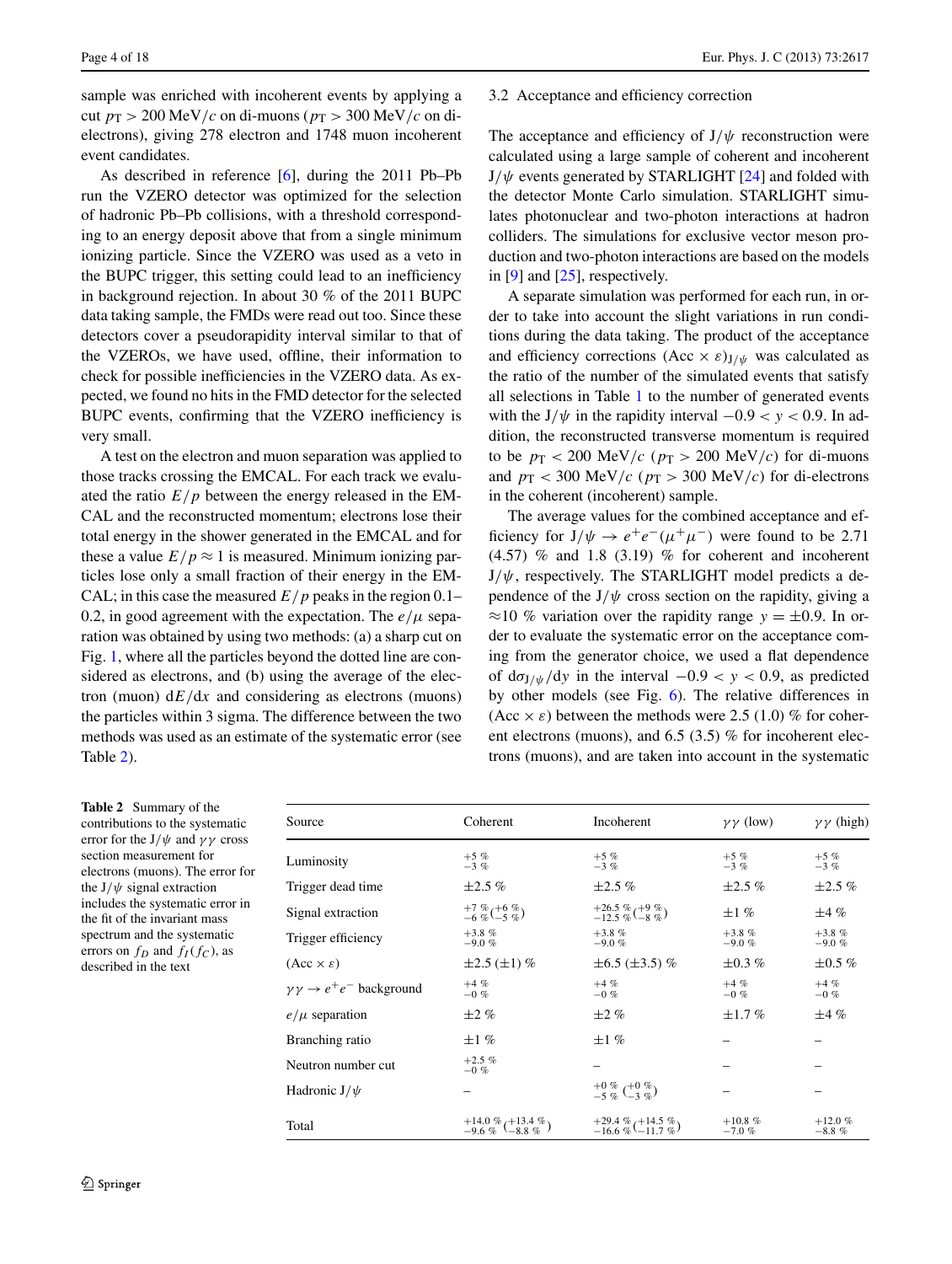error calculation. Transverse polarization is expected from helicity conservation for a quasi-real photon. It is therefore assumed in these calculations that the  $J/\psi$  is transversely polarized, as found by previous experiments [\[26](#page-12-0), [27](#page-12-1)]. The trigger efficiency was measured relying on a data sample collected in a dedicated run triggered by the ZDCs only. We selected events with a topology having the BUPC conditions, given at the beginning of Sect. [3.1](#page-1-1). The resulting trigger efficiency was compared with that obtained by the Monte Carlo simulation, showing agreement within  $^{+3.8}_{-9.0}$  %.

# 3.3 Analysis of invariant mass spectrum

Figure [2](#page-4-0) shows the invariant mass distribution for 2*.*2 *<*  $M_{\text{inv}} < 6.0 \text{ GeV}/c^2$  for opposite-sign (OS) and like-sign (LS) electron and muon pairs. A  $J/\psi$  peak is clearly visible in the four spectra, on top of a continuum coming from  $\gamma \gamma \rightarrow e^+e^-(\mu^+\mu^-)$  for the coherent enriched sample. The

continuum for the incoherent enriched sample for the muon channel (bottom, left) is likely to come from misidentified  $\pi^{+}\pi^{-}$  pairs. To extract the J/ $\psi$  yield, the number of OS events in the interval 2.2  $\lt M_{\text{inv}} \lt 3.2 \text{ GeV}/c^2$  for electrons and  $3.0 < M_{\text{inv}} < 3.2 \text{ GeV}/c^2$  for muons were considered. In the mass intervals quoted above,  $0(3)$  LS electron(muon)pairs were found for coherent enriched events, while 8 (53) LS pairs were found for incoherent enriched events. The corresponding number of OS pairs was 514 (365) for coherent enriched sample and 143 (178) for incoherent enriched events. The  $J/\psi$  yield was obtained by fitting the di-lepton invariant mass spectrum with an exponential function to describe the underlying continuum, and a Crystal Ball function [\[28](#page-12-2)] to extract the  $J/\psi$  signal. The Crystal Ball function tail parameters ( $\alpha_{\text{CB}}$  and *n*) were left free for the coherent enriched sample, giving a good agreement with those obtained by fitting the simulated data, and were fixed to values obtained from simulations for the incoherent enriched one. The

<span id="page-4-0"></span>**Fig. 2** Invariant mass distributions for ultra-peripheral Pb–Pb collisions at  $\sqrt{s_{NN}}$  = 2.76 TeV and  $-0.9 < y < 0.9$  for events satisfying the event selection in Table [1](#page-2-1), in the invariant mass range 2.2  $< M_{\text{inv}} < 6 \text{ GeV}/c^2$ . Coherent enriched sample (*top*) and incoherent enriched sample (*bottom*) for muons (*left*) and electrons (*right*). *Blue* (*red*) *circles* (*triangles*) are opposite-sign (like-sign) pairs. For like-sign pair the penultimate cut in Table [1](#page-2-1) is replaced by the request of a same-sign pair. No LS events were found for coherent di-electron events



Springer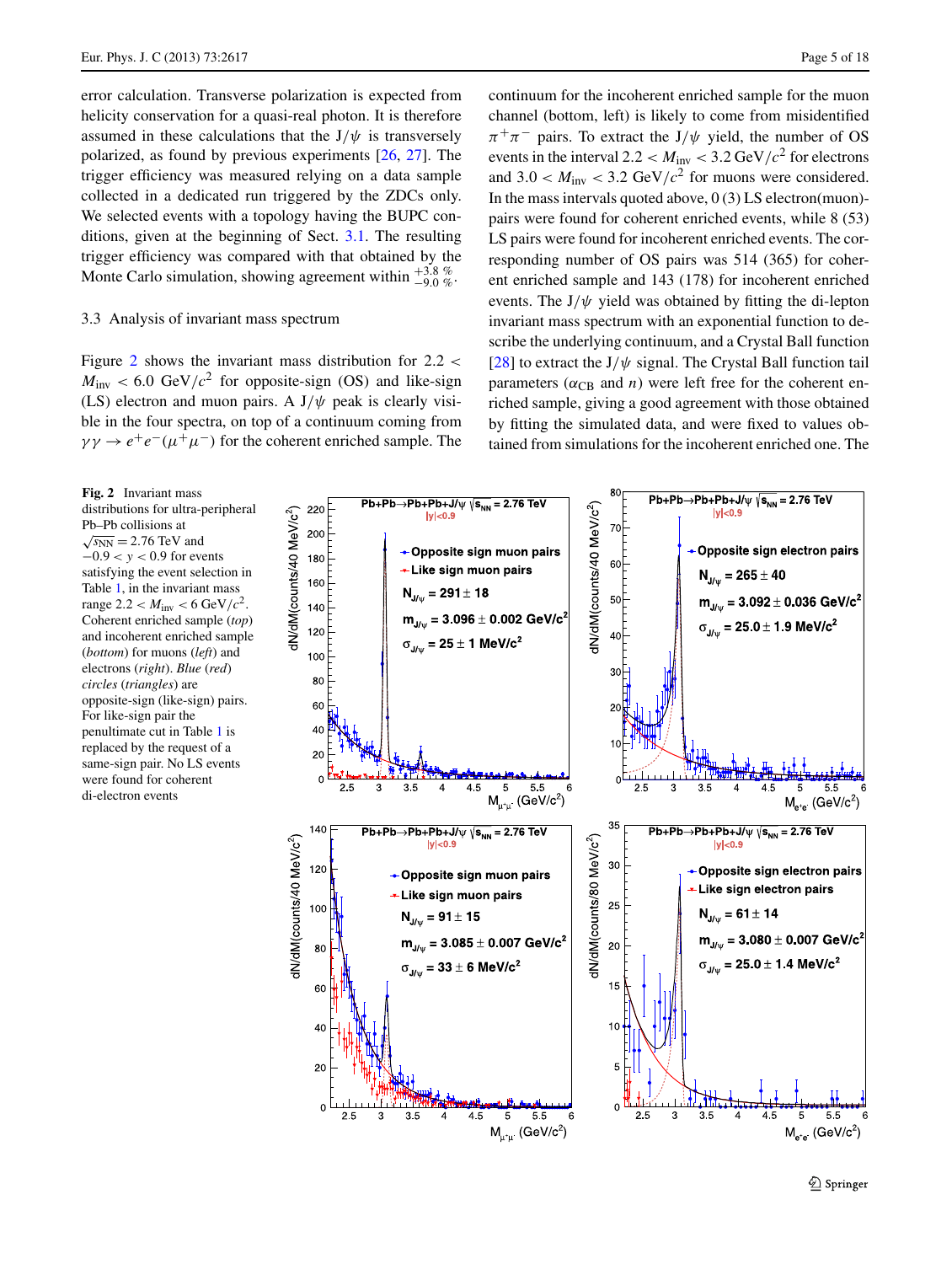background found in the incoherent sample was taken into account into the fit by using a fifth-order polynomial in addition to the Crystal Ball and an exponential function. This contribution was normalized according to the experimental LS pair spectrum (Fig. [2\)](#page-4-0).

## **4 The J***/ψ* **cross section**

## 4.1 Coherent J*/ψ* cross section

The yield obtained for the coherent enriched sample (Fig. [2](#page-4-0) top) is  $N_{yield} = 265 \pm 40$ (sta)  $\pm 12$ (sys) for the  $J/\psi \rightarrow$  $e^+e^-$  channel and  $N_{\text{yield}} = 291 \pm 18$ (sta)  $\pm 4$ (sys) for the  $J/\psi \rightarrow \mu^+\mu^-$  channel. The systematic error on the yield is obtained by varying the bin size and by replacing the exponential with a polynomial to fit the *γγ* process. In addition, the Crystal Ball function parameters are obtained by fitting a simulated sample made of J*/ψ* and *γγ* event cocktail and then used to fit the coherent enriched data sample too. The difference in the yield obtained with the two Crystal Ball fit procedures is included in the systematic error. As a result we obtain a  $_{-6}^{+7}$  % and  $_{-5}^{+6}$  % systematic error on the signal extraction for coherent electrons and muons, respectively. For the coherent enriched sample, the central mass (width calculated from the standard deviation) value from the fit is  $3.092 \pm 0.036$  GeV/ $c^2$  $(25.0 \pm 1.9 \text{ MeV}/c^2)$  for the electron channel and 3.096  $\pm$ 0.002 GeV/ $c^2$  (25  $\pm$  1.1 MeV/ $c^2$ ) for the muon channel, in good agreement with the known value of the  $J/\psi$  mass and compatible with the absolute calibration accuracy of the barrel. For the incoherent sample, the central mass (width calculated from the standard deviation) value from the fit is  $3.080 \pm 0.007$  GeV/ $c^2$  (25  $\pm$  1.4 MeV/ $c^2$ ) for the electron channel and  $3.085 \pm 0.007$  GeV/ $c^2$  (33  $\pm$  6 MeV/ $c^2$ ) for the muon channel. The exponential slope parameter,  $\lambda_{\gamma\gamma}$ , of the continuum for the coherent enriched sample is computed at 2.2 *< M*<sub>inv</sub> < 2.6 GeV/ $c^2$  (low) and 3.7 < *M*<sub>inv</sub> < 10 GeV/ $c^2$  (high) for electrons with −0.9 <  $η_{1,2}$  < 0.9, giving  $-1.55 \pm 0.88$  GeV<sup>-1</sup>  $c^2$  and  $-0.73 \pm 0.18$  GeV<sup>-1</sup>  $c^2$ , in good agreement with the corresponding Monte Carlo expectation,  $-1.07 \pm 0.16$  GeV<sup>-1</sup>  $c^2$  and  $-0.81 \pm 0.01$  GeV<sup>-1</sup>  $c^2$ , respectively. This is an additional indication that there is no important background in the invariant mass and  $p<sub>T</sub>$  range considered.

Exclusive photoproduction of  $\psi'$ , followed by the  $\psi' \rightarrow$  $J/\psi$  + anything decay, can be a background for this analysis when particles produced in addition to the  $J/\psi$  are undetected. The fraction  $f_D$  of coherent  $J/\psi$  mesons coming from the decay  $\psi' \rightarrow J/\psi +$  anything, was estimated following the same prescription used in [[6\]](#page-11-5), with the theoretical estimates for  $f_D$  ranging from 4.4 % to 11.8 % for electrons and 4.3 % to 14.7 % for muons. Alternatively, the ratio

<span id="page-5-1"></span>of coherent yields for  $\psi'$  to  $J/\psi$  can be extracted from the real data. Owing to the limited statistics, we combine the electron and muon channels to obtain  $N_{\psi'} = 17 \pm 10$  and  $N_{\psi} = 505 \pm 48$  (see Fig. [3\)](#page-5-0). The fraction  $f_D$ , for a given  $J/\psi$  polarization *P*, can be written as:

$$
f_D^P = \frac{N_{\psi'} \cdot (\text{Acc} \times \varepsilon)_{\psi' \to J/\psi}^P}{(\text{Acc} \times \varepsilon)_{\psi' \to l^+ l^-}}
$$

$$
\times \frac{BR(\psi' \to J/\psi + \text{anything})}{BR(\psi' \to l^+ l^-)}
$$

$$
\times \frac{BR(J/\psi \to l^+ l^-)}{N_{J/\psi}}, \tag{1}
$$

where  $(Acc \times \varepsilon)_{\psi' \to J/\psi}^P$  ranges from 2 % to 3 % for electrons and from  $3.4\%$  to  $4.6\%$  for muons, depending on the J/ $\psi$  polarization. The  $(Acc \times \varepsilon)_{\psi'\to l^+l^-}^P$  ranges from 3.3 % to 4.5 % for electrons and muons, respectively. The acceptance corrections are polarization dependent and give  $f_D^P$  ranging from 15  $\pm$  9 % for longitudinal polarization to  $11 \pm 6.5$  % for transverse polarization.

In what follows, we use the central value of theoretical and experimental estimates, and take the others as upper and lower limits, i.e.  $f_D = 0.10^{+0.05}_{-0.06}$ . The di-electron (di-muon)  $p_{\text{T}}$  distribution, integrated over 2.2 *< M*<sub>inv</sub> < 3.2 GeV/ $c^2$ ,  $(3.0 < M_{\text{inv}} < 3.2 \text{ GeV}/c^2)$  is shown in Fig. [4](#page-6-0) right (left). The clear peak at low  $p<sub>T</sub>$  is mainly due to coherent interactions, while the tail extending out to 1 GeV/*c* comes



<span id="page-5-0"></span>**Fig. 3** Invariant mass distribution for ultra-peripheral Pb–Pb collisions at  $\sqrt{s_{NN}}$  = 2.76 TeV at  $-0.9 < y < 0.9$  for events satisfying the event selection in Table [1,](#page-2-1) in the invariant mass interval  $2.2 < M_{\text{inv}} < 6 \text{ GeV}/c^2$ . Coherent di-electron and di-muon candidates are summed together. For like-sign pair the penultimate cut in Table [1](#page-2-1) is replaced by the request of a same-sign pair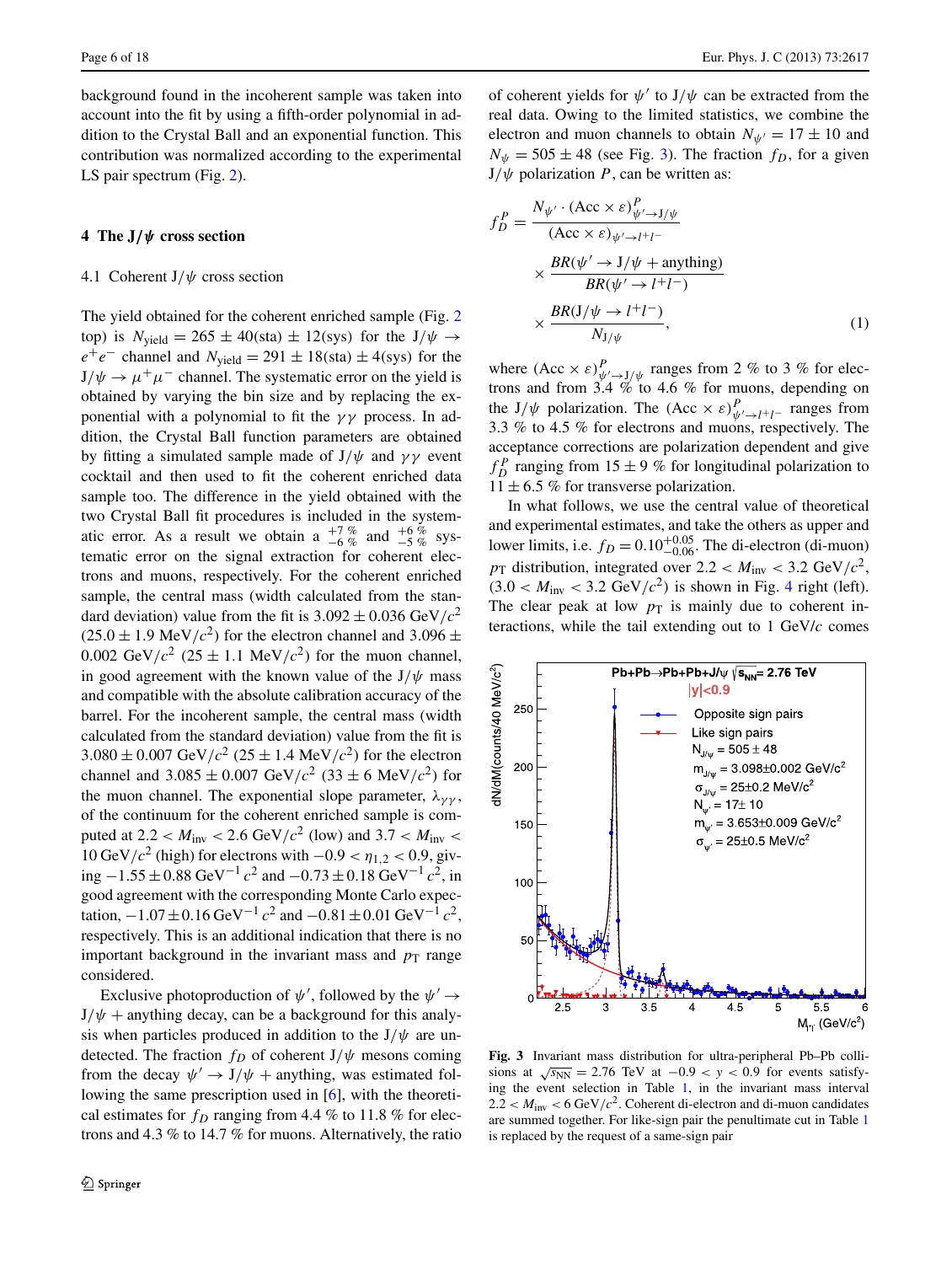

<span id="page-6-0"></span>**Fig. 4** Di-muon (*left*) and di-electron (*right*)  $p_T$  distribution for ultraperipheral Pb–Pb collisions at  $\sqrt{s_{NN}}$  = 2.76 TeV and  $-0.9 < y < 0.9$ for events satisfying the event selection in the invariant mass interval  $3.0 < M_{\text{inv}} < 3.2 \text{ GeV}/c^2 \text{ and } 2.2 < M_{\text{inv}} < 3.2 \text{ GeV}/c^2 \text{, respectively.}$ tively, with the  $p_T$ -range extended to  $p_T < 1$  GeV/ $c$  (*top*) and to  $p_T < 5 \text{ GeV}/c$  (*bottom*). The data points are fitted summing six differ-

from incoherent production. To estimate the fraction  $(f_I)$ of incoherent over coherent events in the low  $p_T$  region ( $p_T < 300 \text{ MeV}/c$  for di-electrons,  $p_T < 200 \text{ MeV}/c$  for di-muons), the ratio  $\sigma_{\text{inc}}/\sigma_{\text{coh}}$ , weighted by the detector acceptance and efficiency for the two processes, was calculated, giving  $f_I = 0.13$  (0.06) for di-electrons (di-muons) when  $\sigma_{\text{inc}}/\sigma_{\text{coh}}$  was taken from STARLIGHT, and  $f_I =$ 0*.*05 *(*0*.*03*)* when the model in [\[8](#page-11-7)] was used with leading twist contribution. For higher twist contributions the above model gives  $f_I = 0.07$  (0.03). An alternative method to extract an upper limit of  $f_I$  from the data was carried out by fitting the measured  $p<sub>T</sub>$  distribution. Six different functions were used to describe the  $p<sub>T</sub>$  spectrum:

(i) coherent  $J/\psi$  photoproduction;



ent Monte Carlo templates: coherent J*/ψ* production (*black*), incoherent  $J/\psi$  production (*red*),  $J/\psi$ s from coherent  $\psi'$  decay (*light blue*), J*/ψ*s from incoherent *ψ*- decay (*violet*), *γγ* (*green*), and J*/ψ* produced in peripheral hadronic collisions (*grey*). The *solid histogram* (*blue*) is the sum (Color figure online)

- (ii) incoherent  $J/\psi$  photoproduction;
- (iii)  $J/\psi$  from coherent  $\psi'$  decay;
- (iv)  $J/\psi$  from incoherent  $\psi'$  decay;
- (v) two-photon production of continuum pairs;
- (vi)  $J/\psi$  produced in peripheral hadronic collisions.

The shapes for the first five fitting functions (Monte Carlo templates) were provided by STARLIGHT events folded with the detector simulation, while the last one is extracted from data at higher centralities [\[29](#page-12-3)]. The relative normalization was left free for coherent and incoherent photoproduction. The contribution from the  $\psi'$  was constrained from the estimate above  $(f_D = 0.10^{+0.05}_{-0.06})$ , and the two-photon contribution was determined from the fit to the continuum in Fig. [2](#page-4-0). The hadronic  $J/\psi$  were constrained by the fit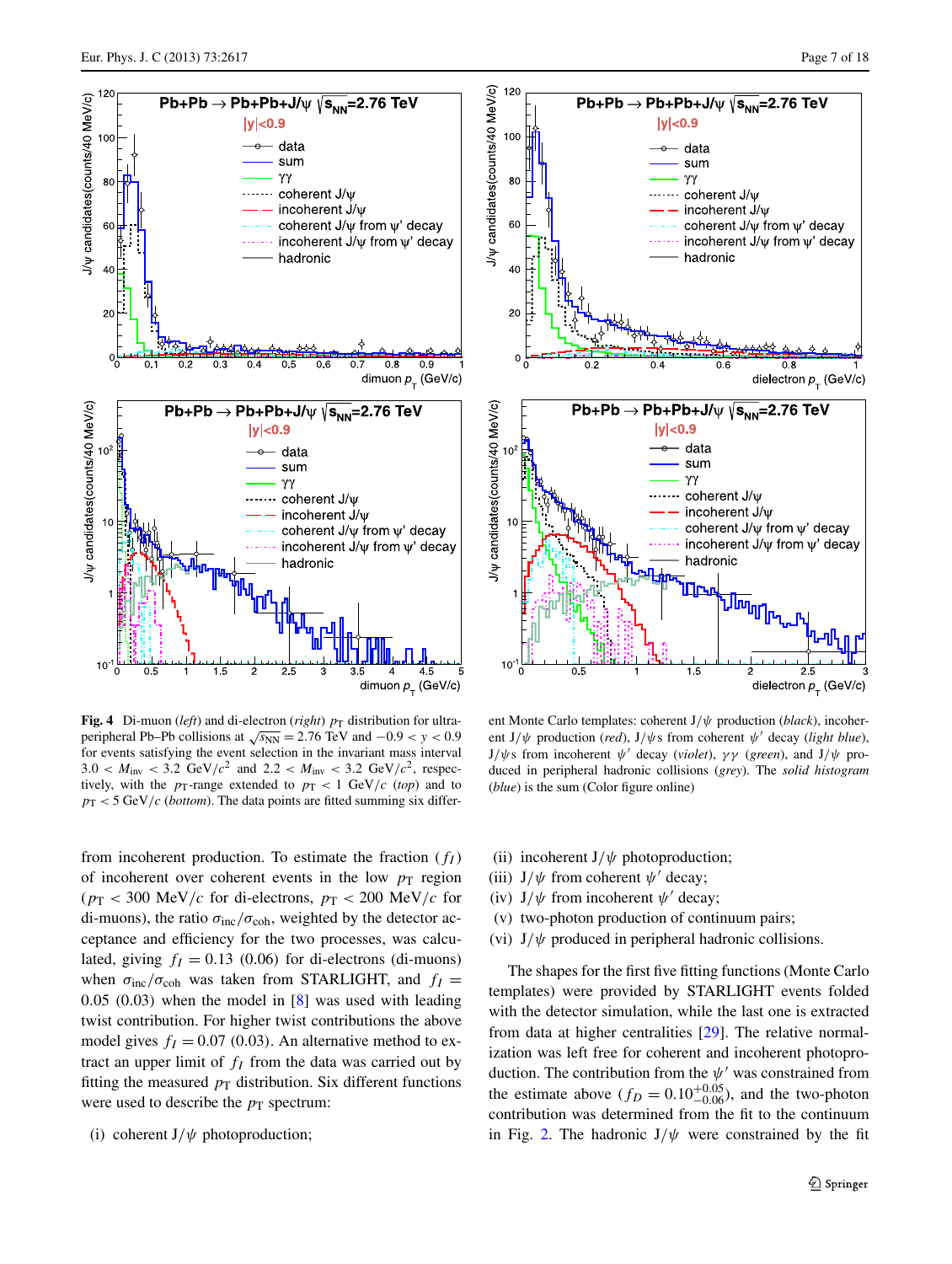to the region  $p_T > 1.1$  GeV/*c*, where the ultra-peripheral  $J/\psi$  contribution is negligible. As a result of the fit, we obtain  $f_I = 0.044 \pm 0.014$  for di-muons and  $f_I = 0.15 \pm 0.02$ for di-electrons. Since these values are compatible, within the errors, with the theoretical expectations (for both models in the case of di-muons and for STARLIGHT for the di-electrons), they are used in the calculations. The fit reproduces properly the experimental data  $p<sub>T</sub>$  spectrum, clarifying the origin of the high  $p_T J/\psi s$  pointed out in the PHENIX paper [[5\]](#page-11-4). Finally, the total number of coherent J*/ψ*s is calculated from the yield extracted from the fit to the invariant mass distribution by

<span id="page-7-1"></span>
$$
N_{J/\psi}^{\text{coh}} = \frac{N_{\text{yield}}}{1 + f_I + f_D},\tag{2}
$$

resulting in  $N_{J/\psi}^{\text{coh}}(\mu^+\mu^-) = 255 \pm 16 \text{(sta)}_{-13}^{+14} \text{(sys)}$  and  $N_{J/\psi}^{\text{coh}}(e^+e^-) = 212 \pm 32(\text{sta})_{-13}^{+14}(\text{sys})$ , respectively. The coherent  $J/\psi$  differential cross section is given by

$$
\frac{d\sigma_{J/\psi}^{\text{coh}}}{dy} = \frac{N_{J/\psi}^{\text{coh}}}{(\text{Acc} \times \varepsilon)_{J/\psi} \cdot BR(J/\psi \to l^{+}l^{-}) \cdot \mathcal{L}_{\text{int}} \cdot \Delta y},\quad(3)
$$

where  $N_{J/\psi}^{\text{coh}}$  is the number of  $J/\psi$  candidates from Eq. ([2\)](#page-7-0) and  $(Acc \times \varepsilon)_{J/\psi}$  corresponds to the acceptance and efficiency as discussed above. *BR*(*J*/ $\psi \rightarrow l^{+}l^{-}$ ) is the branching ratio for  $J/\psi$  decay into leptons [[30\]](#page-12-4),  $\Delta y = 1.8$  the rapidity interval bin size, and  $\mathcal{L}_{int}$  the total integrated luminosity. As a result we obtain  $d\sigma_{J/\psi}^{\text{coh}}/dy = 2.27 \pm$  $0.14$ (sta)<sup> $+0.30$ </sup> $_{-0.20}$ (sys) mb for the di-muon channel and d $\sigma_{J/\psi}^{\text{coh}}/$  $dy = 3.19 \pm 0.50$ (sta) $^{+0.45}_{-0.31}$ (sys) mb for the electron one. Since the di-electron and di-muon data are statistically separated samples, they can be combined; their weighted average gives  $d\sigma_{J/\psi}^{\text{coh}}/dy = 2.38^{+0.34}_{-0.24}(\text{sta} + \text{sys})$  mb.

In addition, the fraction  $F_n$  of coherent events with no neutron emission was estimated by STARLIGHT to be  $F_n =$ 0.68, while the model [[8\]](#page-11-7) predicts  $F_n = 0.76$ . Events with neutron emission can be efficiently tagged in ALICE by the ZDC calorimeters, taking advantage of their high efficiency (*>*98 %). By fitting the di-electron (di-muon) invariant mass spectrum for events with and without neutron emission and with  $p_T < 300 \text{ MeV}/c$  ( $p_T < 200 \text{ MeV}/c$ ), we obtain a fraction  $0.70 \pm 0.05$  (sta) in good agreement with the above estimates.

#### 4.2 Incoherent J*/ψ* cross section

The incoherent cross sections are obtained in a similar way. For the incoherent enriched sample the obtained yield is (Fig. [2](#page-4-0) bottom),  $N_{yield} = 61 \pm 14(stat)_{-7}^{+16}$  (sys) for the  $J/\psi \to e^+e^-$  channel and  $N_{\text{yield}} = 91 \pm 15 \text{(sta)}^{+7}_{-5} \text{(sys)}$  for the  $J/\psi \rightarrow \mu^+\mu^-$  channel. Here  $f_D$  represents the fraction of incoherent  $J/\psi$  mesons coming from the decay  $\psi' \rightarrow$ 

<span id="page-7-0"></span> $J/\psi$  + anything, and was obtained only from formula [\(1](#page-5-1)), since the limited statistics did not allow the extraction of the  $\psi'$  yield from the data. The predictions for incoherent  $f_D$  are calculated using both STARLIGHT and the model [[8\]](#page-11-7). As a result we obtain a  $f<sub>D</sub>$  value ranging from 3.9 % to 15.1 % for muons and from 3.8 % to 18.1 % for electrons. By using the average we obtain  $f_D = (9.5 \pm 5.5)\%$  for muons and  $f_D = (11 \pm 7)\%$  for electrons. Using STARLIGHT, *f<sub>C</sub>* (the fraction of coherent  $J/\psi$  contaminating the incoherent sample), corrected by the acceptance and the efficiency, is found to be  $f_C = 0.5$  for electrons and  $f_C = 0.02$ for muons. By fitting the measured  $p<sub>T</sub>$  distribution (Fig. [4\)](#page-6-0) we extract  $f_C = (0.47 \pm 0.09)$  for electrons, while  $f_C$  is  $f_C = (0.03 \pm 0.03)$  for muons. These results are compatible with those from the models and will be used in the following. By applying the ratio  $1/(1+f_D+f_C)$  to the *N*<sub>yield</sub>, the total number of incoherent muon events is  $N_{J/\psi}^{\text{inc}}(\mu^{+}\mu^{-})$  $81 \pm 13$ (sta) $^{+8}_{-6}$ (sys), corresponding to  $d\sigma_{J/\psi}^{incoh}/dy = 1.03 \pm 1.03$  $0.17$ (sta) $^{+0.15}_{-0.12}$ (sys) mb for the di-muon channel. For electrons we obtain  $N_{J/\psi}^{\text{inc}}(e^+e^-) = 39 \pm 9(\text{sta})_{-5}^{+10}(\text{sys})$ , corresponding to  $d\sigma_{J/\psi}^{\text{incoh}}/dy = 0.87 \pm 0.20(\text{sta})_{-0.14}^{+0.26}(\text{sys})$  mb for the di-electron channel. Since these are statistically separate channels, their weighted average gives  $d\sigma_{J/\psi}^{incoh}/dy =$  $0.98^{+0.19}_{-0.17}$ (sta + sys) mb.

## 4.3 Background and systematic error estimate

As discussed in [\[6](#page-11-5)], a possible loss of events might come from correlated QED pair production, i.e. interactions which produce both a J/ $\psi$  and a low mass  $e^+e^-$  pair (the latter process has a very large cross section), with one of the electrons hitting the VZERO detector and thus vetoing the event. This effect was studied in  $[6]$  $[6]$ , with a control data sample where no veto at trigger level was applied. As a result, an upper limit on the inefficiency smaller than 2 % was found. In the forward rapidity trigger only VZERO-A was used as a veto, and therefore we estimate, conservatively, a 4 % systematic error for this study.

Another possible source of systematic error is the radiative decay  $J/\psi \rightarrow e^+e^-$ , neglected by the event generator used in this paper. We simulated a  $J/\psi \rightarrow e^+e^-$  sample, where 15 % of the events had a photon in the final state [\[31](#page-12-5)]. The Crystal Ball function fit applied to this sample provides fit parameters identical to those of the standard sample, and the  $(Acc \times \varepsilon)$  is also not distinguishable from the standard value, so no correction is required in this analysis.

A possible background from hadronic  $J/\psi$  is found (Fig. [4\)](#page-6-0) to be negligible for  $p_T$  below around 200– 300 MeV/*c*, and therefore it is not important for coherent production. For incoherent events this background was evaluated from the  $p<sub>T</sub>$  fit described above and gives a contribution (0.043  $\pm$  0.015) for di-electrons and (0.024  $\pm$  0.017)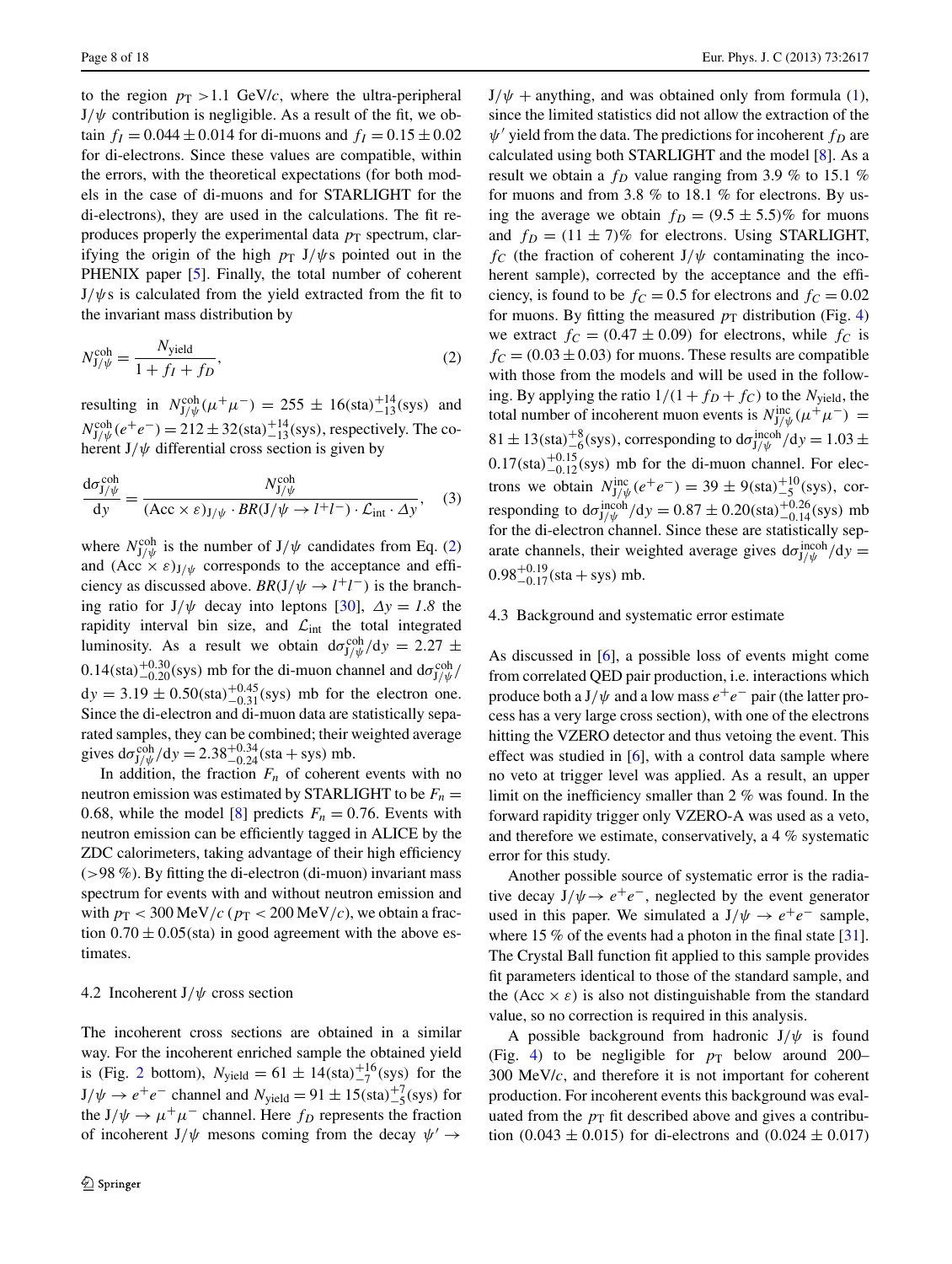for di-muons. These fractions refer to events in the mass interval 2.2  $\lt M_{\text{inv}} \lt 3.2 \text{ GeV}/c^2$  for di-electrons and  $3.0 < M_{\text{inv}} < 3.2 \text{ GeV}/c^2$  for di-muons, respectively, and therefore are not necessarily  $J/\psi$  only. We use these fractions as upper limits to be included in the systematic error, giving a contribution  $^{+0}_{-5}$  % and  $^{+0}_{-3}$  %, respectively. The hadronic combinatorial background can be estimated by LS events (see Table [2\)](#page-3-0). It is negligible for coherent events and for incoherent di-electrons. For incoherent di-muons this background, possibly coming from misidentified pion pairs, was taken into account by using a polynomial function in the corresponding fit, as described at the end of Sect. [3.](#page-1-0)

Another source of background may come from photoproduced  $J/\psi$  by nuclei with impact parameters  $b < 2R$ . According to a simulation, based on a calculation method similar to STARLIGHT, the cross section for this process (usually not included in the event generator) is 1.1 mb and 0.7 mb in the centrality bin  $(80-90)$  % and  $(90-100)$  %, respectively. The survival probability of the events in these two bins was simulated with  $2.2 \times 10^6$  Pb–Pb minimum bias events produced by the HIJING event generator. Assuming the trigger conditions  $(i, ii, Sect. 3)$  $(i, ii, Sect. 3)$  $(i, ii, Sect. 3)$  and the analysis cuts (ii, iv, vi, Sect. [3](#page-1-0)) to be fully satisfied by di-leptons produced in UPC  $J/\psi$  decays, we find the fraction of events passing the trigger cut (iii) and the analysis cuts (iii, v) to be 0.06  $%$ and 0.3 % in the two centrality bins. This process therefore gives a negligible contribution to the ultra-peripheral cross section.

#### <span id="page-8-0"></span>**5 Two-photon cross section**

<span id="page-8-1"></span>The STAR Collaboration measured the two-photon cross section with a precision of 22.5 % when adding the statistical and systematic errors in quadrature [[32\]](#page-12-6). This result was slightly larger than the one predicted by STARLIGHT, but within ∼2*σ* . The PHENIX Collaboration has also measured the cross section of two-photon production of di-electron pairs [\[5](#page-11-4)]. This measurement, which has an uncertainty of about 30 %, when the statistical and systematic errors are added in quadrature, was found to be in good agreement with STARLIGHT. The cross section for  $\gamma \gamma \rightarrow e^+e^-$  can be written in a similar way to Eq.  $(3)$  $(3)$ ,

$$
\sigma_{\gamma\gamma} = \frac{N_{\gamma\gamma}}{(Acc \times \varepsilon)_{\gamma\gamma} \cdot \mathcal{L}_{int}},\tag{4}
$$

where  $N_{\gamma\gamma}$  was obtained by fitting the continuum in the invariant mass intervals 2.2 <  $M_{\text{inv}}$  < 2.6 GeV/ $c^2$  ( $N_{\gamma\gamma}^{e^+e^-}$ )  $186 \pm 13$ (sta)  $\pm 4$ (sys)) and  $3.7 < M_{\text{inv}} < 10 \text{ GeV}/c^2$  $(N_{\gamma\gamma}^{e^+e^-} = 93 \pm 10$ (sta)  $\pm$  4(sys)), to avoid contamination from the  $J/\psi$  peak. In this analysis the integrated luminosity used was  $\mathcal{L}_{int} = 21.7 \frac{+0.7}{-1.1} \mu b^{-1}$  and the cut (iv) on the track  $p_T$  was removed. The cross section for the process  $\gamma \gamma \rightarrow \mu^+ \mu^-$  was not studied due to a possible contamination (although small) from pions in the di-muons sample, suggested by the presence of LS events. The cross section for di-lepton invariant mass was computed between  $2.2 < M_{\text{inv}} < 2.6 \text{ GeV}/c^2 \text{ and } 3.7 < M_{\text{inv}} < 10 \text{ GeV}/c^2$ , for a di-lepton rapidity in the interval  $-0.9 < y < 0.9$ , and requiring  $-0.9 < \eta_{1,2} < 0.9$  for each lepton. The data cuts applied to the Monte Carlo sample are the same as those applied in the analysis described above, resulting in a  $(Acc \times \varepsilon)_{\gamma\gamma}^{e^+e^-} = 5.6$  % for  $2.2 < M_{\text{inv}} < 2.6$  GeV/ $c^2$ and  $(Acc \times \varepsilon)_{\gamma\gamma}^{e^+e^-} = 4.73 \%$  for  $3.7 < M_{\text{inv}} < 10 \text{ GeV}/c^2$ . As a result we obtain  $\sigma_{\gamma\gamma}^{e^+e^-} = 154 \pm 11 \text{(sta)}_{-11}^{+17} \text{(sys)}$  µb for the lower invariant mass interval and  $\sigma_{\gamma\gamma}^{e^+e^-} = 91 \pm$  $10(stat)^{+11}_{-8}(sys)$  µb for the higher invariant mass interval, to be compared with  $\sigma = 128$  μb and  $\sigma = 77$  μb given by STARLIGHT, respectively. In Fig. [5](#page-9-0) the invariant mass distributions for  $2.2 < M_{\text{inv}} < 2.6 \text{ GeV}/c^2$  interval and for  $3.7 < M_{\text{inv}} < 10 \text{ GeV}/c^2$  are shown. The relevant parameters of the present paper analysis are listed in Table [3](#page-8-1).

**Table 3** Summary of the main experimental results obtained in the J/ $\psi$  and  $\gamma\gamma$  analysis and of the most relevant correction parameters applied

| Sample                                              | Coherent enriched<br>$J/\psi \rightarrow \mu^+\mu^-$ | Coherent enriched<br>$J/\psi \rightarrow e^+e^-$ | Incoherent enriched<br>$J/\psi \rightarrow \mu^+\mu^-$ | Incoherent enriched<br>$J/\psi \rightarrow e^+e^-$ | $\gamma \gamma \rightarrow e^+ e^-$<br>(low) | $\gamma \gamma \rightarrow e^+ e^-$<br>(high) |
|-----------------------------------------------------|------------------------------------------------------|--------------------------------------------------|--------------------------------------------------------|----------------------------------------------------|----------------------------------------------|-----------------------------------------------|
| Yield                                               | $291 \pm 18$ (sta)<br>$\pm$ 4(sys)                   | $265 \pm 40$ (sta)<br>$\pm$ 12(sys)              | $91 \pm 15$ (sta)<br>$^{+7}_{-5}$ (sys)                | $61 \pm 14$ (sta)<br>$^{+16}_{-7}$ (sys)           | $186 \pm 13$ (sta)<br>$\pm$ 12(sys)          | $93 \pm 10$ (sta)<br>$\pm$ 6(sys)             |
| Mass (GeV/ $c^2$ )                                  | $3.096 \pm 0.002$                                    | $3.092 \pm 0.036$                                | $3.085 \pm 0.007$                                      | $3.080 \pm 0.007$                                  |                                              |                                               |
| $\sigma$ (MeV/ $c^2$ )                              | $25 \pm 1.1$                                         | $25.0 \pm 1.9$                                   | $33 \pm 6$                                             | $25.0 \pm 1.4$                                     |                                              |                                               |
| Acc $\times \varepsilon$ (%)                        | 4.57                                                 | 2.71                                             | 3.19                                                   | 1.8                                                | 5.6                                          | 4.73                                          |
| LS pairs                                            | 3                                                    | $\Omega$                                         | 53                                                     | 8                                                  | $\Omega$                                     | $\mathbf{0}$                                  |
| OS pairs                                            | 365                                                  | 514                                              | 178                                                    | 143                                                | 186                                          | 93                                            |
| $f_D$                                               | $0.1_{+0.06}^{+0.05}$                                | $0.1_{+0.06}^{+0.05}$                            | $0.095 \pm 0.055$                                      | $0.11 \pm 0.07$                                    |                                              |                                               |
| $f_I$                                               | $0.044 \pm 0.014$                                    | $0.15 \pm 0.02$                                  |                                                        |                                                    |                                              |                                               |
| $f_c$                                               |                                                      |                                                  | $0.03 \pm 0.03$                                        | $0.47 \pm 0.09$                                    |                                              |                                               |
| $\lambda_{\gamma\gamma}$ (GeV <sup>-1</sup> $c^2$ ) |                                                      |                                                  |                                                        |                                                    | $-1.55 \pm 0.88$                             | $-0.73 \pm 0.18$                              |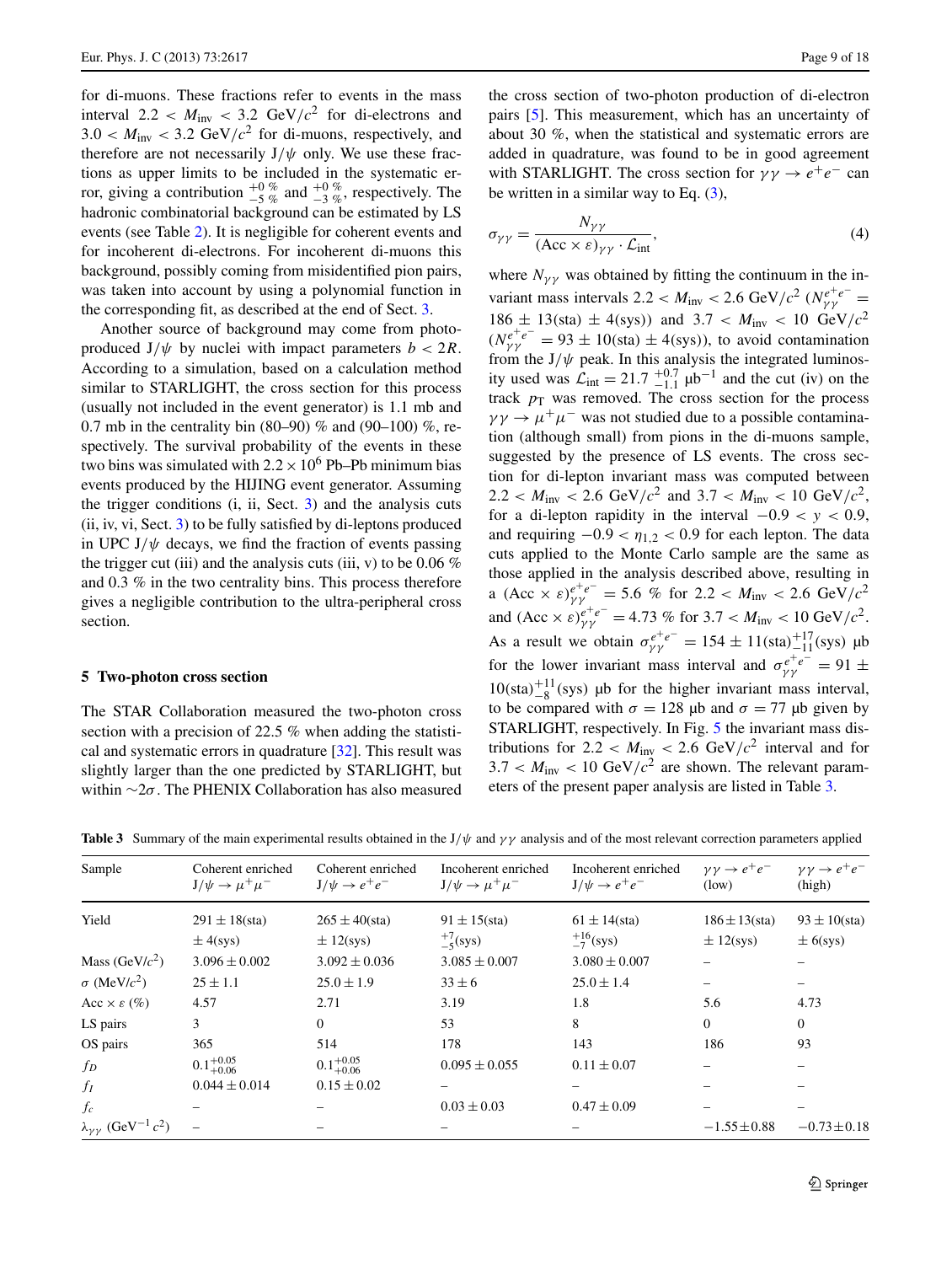<span id="page-9-0"></span>**Fig. 5**  $\gamma \gamma \rightarrow e^+e^-$  cross section (*blue circles*) for ultra-peripheral Pb–Pb collisions at  $\sqrt{s_{NN}}$  = 2.76 TeV at  $-0.9 < \eta < 0.9$  for events in the invariant mass interval  $2.2 < M_{\text{inv}} < 2.6 \text{ GeV}/c^2 \text{ (top)}$ and  $3.7 < M_{\text{inv}} < 10 \text{ GeV}/c^2$ interval (*bottom*) compared to STARLIGHT simulation (*black line*). The *blue* (*green*) *bars* show the statistical (systematic) errors, respectively



## **6 Discussion**

The cross section of coherent J*/ψ* photoproduction is compared with calculations from six different models [\[8](#page-11-7)[–13](#page-11-8)] in Fig. [6](#page-10-0)(a). The incoherent production cross section is com-pared with calculations by three different models [[8,](#page-11-7) [9](#page-11-20), [13](#page-11-8)]. These models calculate the photon spectrum in impact parameter space in order to exclude interactions where the nuclei interact hadronically. The differences between the models come mainly from the way the photonuclear interaction is treated. The predictions can be divided into three categories:

- (i) those that include no nuclear effects (AB-MSTW08, see below for definition). In this approach, all nucleons contribute to the scattering, and the forward scattering differential cross section,  $d\sigma/dt$  at  $t = 0$  (*t* is the momentum transfer from the target nucleus squared), scales with the number of nucleons squared,  $A^2$ ;
- (ii) models that use a Glauber approach to calculate the number of nucleons contributing to the scattering

(STARLIGHT, GM, CSS and LM). The calculated cross section depends on the total J*/ψ*-nucleon cross section and on the nuclear geometry;

(iii) partonic models, where the cross section is proportional to the nuclear gluon distribution squared (AB-EPS08, AB-EPS09, AB-HKN07, and RSZ-LTA).

The rapidity region  $-0.9 < y < 0.9$  considered here corresponds to photon–proton centre-of-mass energies,  $W_{\nu \nu}$ , between 59 GeV and 145 GeV. The corresponding range in Bjorken-*x* is between  $x = 5 \times 10^{-4}$  and  $x = 3 \times 10^{-3}$ . In this region, a rather strong shadowing is expected, and models based on perturbative QCD predict a lower value for the cross section than models using a Glauber approach to account for the nuclear effect.

The measured cross section,  $d\sigma_{J/\psi}^{\text{coh}}/dy = 2.38^{+0.34}_{-0.24}$  (sta + sys*)* mb is in very good agreement with the calculation by Adeluyi and Bertulani using the EPS09 nuclear gluon prediction. The GM model, and the other models using a Glauber approach, predict a cross section a factor 1.5–2 larger than the data, overestimating the measured cross sec-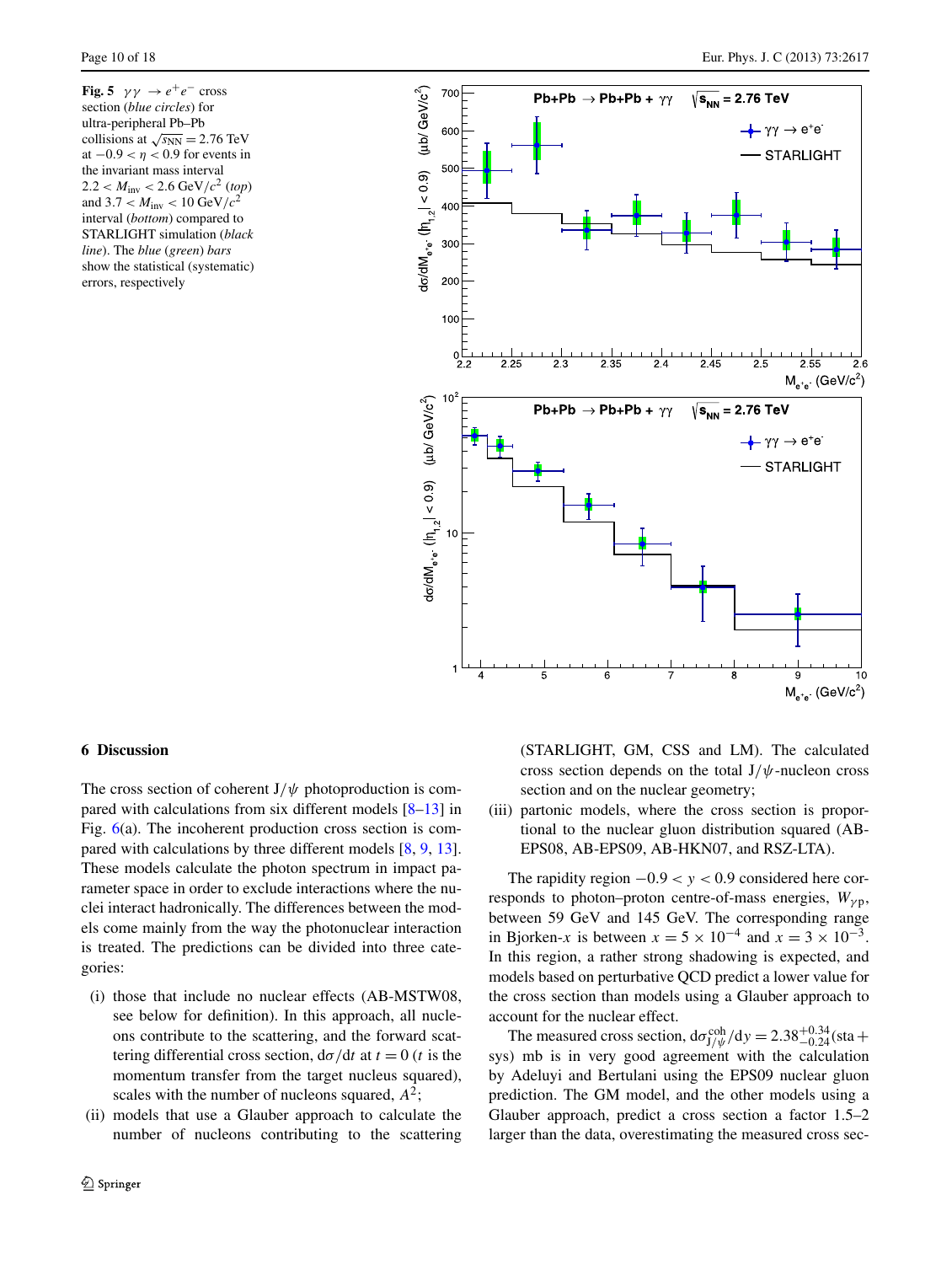

<span id="page-10-0"></span>**Fig. 6** Measured differential cross section of J*/ψ* photoproduction in ultra-peripheral Pb–Pb collisions at  $\sqrt{s_{NN}} = 2.76$  TeV at  $-0.9 < y < 0.9$  for coherent (**a**) and incoherent (**b**) events. The error is the quadratic sum of the statistical and systematic errors. The theoretical calculations described in the text are also shown

tion by more than 3 standard deviations. So does the prediction based on the HKN07 parametrization, which includes less gluon shadowing than EPS09.

The model AB-EPS08, significantly underestimates the measured cross section by about a factor of two (about 5 standard deviations), indicating that the gluon shadowing is too strong in the EPS08 parameterization. The leading twist calculation (RSZ-LTA) is also significantly below the data, by about 2–3 sigma.

For the incoherent cross section, shown in Fig. [6\(](#page-10-0)b), there are three model predictions available, LM, STARLIGHT, and RSZ-LTA. The measured value deviates by about two standard deviations from the LM prediction, while STARLIGHT predicts an incoherent cross section 60 % too high, and RSZ-LTA a factor 4 too low. Taking the ratio between the incoherent and coherent cross section provides further constraints on the treatment of the nuclear modifications implemented in the different models. Another advantage is that the photon spectrum is factorized out, so that the comparison directly probes the ratio of the photonuclear cross sections. The ratio obtained from data is

 $0.41^{+0.10}_{-0.08}$  (sta + sys). This can be compared with 0.21 from LM, 0.41 from STARLIGHT, and 0.17 from RSZ-LTA. Although the RSZ-LTA model is quite close for the coherent cross section at mid-rapidity, it seems to underpredict the incoherent cross section. The LM model also predicts a too low ratio. STARLIGHT, on the other hand, has about the right ratio of incoherent-to-coherent cross section, although it does not reproduce any of the cross sections individually. All three models use the Glauber model to calculate the incoherent cross section, but the implementation and the input cross section for  $\gamma + p \rightarrow J/\psi + p$  varies. In STARLIGHT the scaling of the inelastic  $J/\psi$  + nucleus cross section, ranges from  $A^{2/3}$  to *A*, depending on the  $J/\psi$  + nucleon cross section. In the first case, only the nucleons on the surface participate in the scattering, while in the second one all the nucleons contribute. The cross section for incoherent photoproduction is assumed in STARLIGHT to follow the same scaling, while in the other models, the reduction with respect to the *A* scaling is larger.

The measured values for the *γγ* cross sections are 20 % above but fully compatible within 1.0 and 1.5 sigma with the STARLIGHT prediction for the high and low invariant mass intervals, respectively, if the statistical and systematic errors are added in quadrature. This result provides important constraints on calculations that include terms of higher orders in  $\alpha_{\text{em}}$ . A reduction in the two-photon cross section of up to 30 % compared with leading-order calculations has been predicted [\[14](#page-11-9), [15](#page-11-10)]. The result for the two-photon cross section to di-lepton pairs, measured by ALICE with a precision of 12 % and 16 % for the low and high invariant mass range, respectively, is thus fully consistent with STARLIGHT, and sets limits on the contribution from higher-order terms [\[16](#page-11-11)]. This result supports the ALICE J*/ψ* photoproduction measurement in the forward rapidity region  $[6]$  $[6]$ , where the cross section was based on  $\sigma_{\gamma\gamma}$ .

#### **7 Summary**

In summary, the first measurement of coherent and incoherent J*/ψ* photoproduction and two-photon production of dilepton pairs in Pb–Pb collisions at mid-rapidity at the LHC has been presented and compared with model calculations. The  $J/\psi$  photoproduction cross sections provide a powerful tool to constrain the nuclear gluon shadowing in the region  $x \approx 10^{-3}$ . The coherent J/ $\psi$  cross section is found to be in good agreement with the model which incorporates the nuclear gluon shadowing according to the EPS09 parameterization (AB-EPS09).

Models which include no nuclear gluon shadowing are inconsistent with the measured results, as those which use the Glauber model to incorporate nuclear effects. The AB-HKN07 and AB-EPS08 models contain too little or too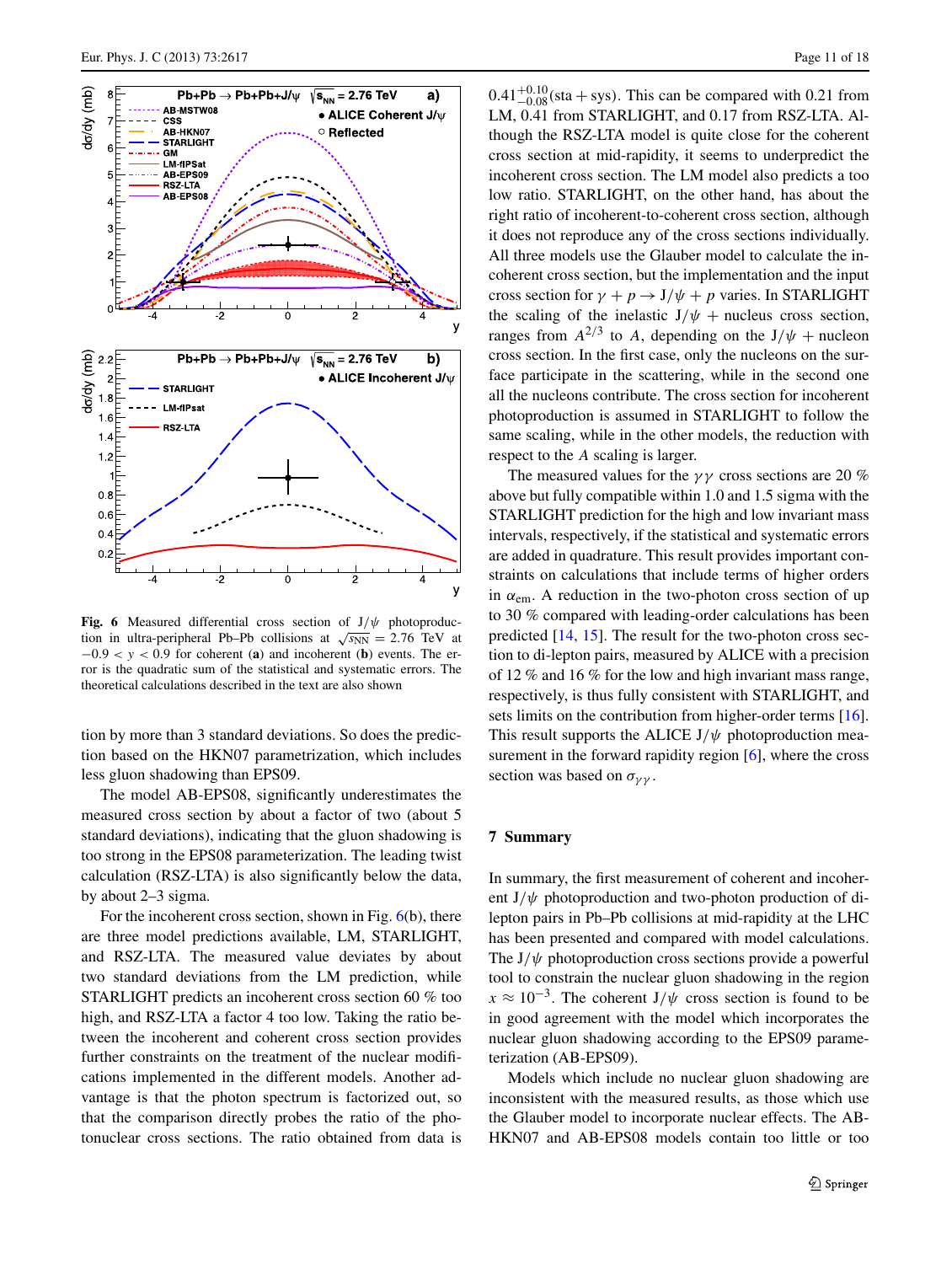Page 12 of 18 Eur. Phys. J. C (2013) 73:2617

much shadowing, respectively, to match the data. Our results are about 3 sigma higher than the RSZ-LTA model prediction, although a deviation of just 1.5 sigma is found from the model upper limit. Nevertheless the above predictions may have large uncertainties coming not only from the parametrization of the nuclear gluon distribution but also from the selection of the hard scale, the contributions from the higher-order terms and the treatment of the photon fluctuation to a quark–antiquark pair. The current measurement will contribute to resolve these uncertainties.

None of the three existing models predicts the incoherent photoproduction cross section correctly, but STARLIGHT predicts a correct incoherent-to-coherent ratio.

Finally, the measured two-photon cross section for dielectron production is consistent with the STARLIGHT model. This implies the models predicting a strong contribution of higher-order terms (not included in STARLIGHT) to the cross section are not favored.

**Acknowledgements** The ALICE collaboration would like to thank all its engineers and technicians for their invaluable contributions to the construction of the experiment and the CERN accelerator teams for the outstanding performance of the LHC complex.

The ALICE collaboration acknowledges the following funding agencies for their support in building and running the ALICE detector:

State Committee of Science, World Federation of Scientists (WFS) and Swiss Fonds Kidagan, Armenia,

Conselho Nacional de Desenvolvimento Científico e Tecnológico (CNPq), Financiadora de Estudos e Projetos (FINEP), Fundação de Amparo à Pesquisa do Estado de São Paulo (FAPESP);

National Natural Science Foundation of China (NSFC), the Chinese Ministry of Education (CMOE) and the Ministry of Science and Technology of China (MSTC);

Ministry of Education and Youth of the Czech Republic;

Danish Natural Science Research Council, the Carlsberg Foundation and the Danish National Research Foundation;

The European Research Council under the European Community's Seventh Framework Programme;

Helsinki Institute of Physics and the Academy of Finland;

French CNRS-IN2P3, the 'Region Pays de Loire', 'Region Alsace', 'Region Auvergne' and CEA, France;

German BMBF and the Helmholtz Association;

General Secretariat for Research and Technology, Ministry of Development, Greece;

Hungarian OTKA and National Office for Research and Technology (NKTH);

Department of Atomic Energy and Department of Science and Technology of the Government of India;

Istituto Nazionale di Fisica Nucleare (INFN) and Centro Fermi— Museo Storico della Fisica e Centro Studi e Ricerche "Enrico Fermi", Italy;

MEXT Grant-in-Aid for Specially Promoted Research, Japan;

Joint Institute for Nuclear Research, Dubna;

National Research Foundation of Korea (NRF);

CONACYT, DGAPA, México, ALFA-EC and the EPLANET Program (European Particle Physics Latin American Network);

Stichting voor Fundamenteel Onderzoek der Materie (FOM) and the Nederlandse Organisatie voor Wetenschappelijk Onderzoek (NWO), Netherlands;

Research Council of Norway (NFR);

Polish Ministry of Science and Higher Education;

National Authority for Scientific Research—NASR (Autoritatea

Națională pentru Cercetare Științifică—ANCS);

Ministry of Education and Science of Russian Federation, Russian Academy of Sciences, Russian Federal Agency of Atomic Energy, Russian Federal Agency for Science and Innovations and The Russian Foundation for Basic Research;

Ministry of Education of Slovakia;

Department of Science and Technology, South Africa;

CIEMAT, EELA, Ministerio de Economía y Competitividad (MINECO) of Spain, Xunta de Galicia (Consellería de Educación), CEADEN, Cubaenergía, Cuba, and IAEA (International Atomic Energy Agency);

Swedish Research Council (VR) and Knut & Alice Wallenberg Foundation (KAW);

Ukraine Ministry of Education and Science;

United Kingdom Science and Technology Facilities Council (STFC); The United States Department of Energy, the United States National Science Foundation, the State of Texas, and the State of Ohio.

<span id="page-11-2"></span><span id="page-11-1"></span><span id="page-11-0"></span>**Open Access** This article is distributed under the terms of the Creative Commons Attribution License which permits any use, distribution, and reproduction in any medium, provided the original author(s) and the source are credited.

## <span id="page-11-5"></span><span id="page-11-4"></span><span id="page-11-3"></span>**References**

- 1. A.J. Baltz et al., Phys. Rep. **458**, 1 (2008)
- <span id="page-11-6"></span>2. C.A. Bertulani, S.R. Klein, J. Nystrand, Annu. Rev. Nucl. Part. Sci. **55**, 271 (2005)
- 3. L. Frankfurt, W. Koepf, M. Strikman, Phys. Rev. D **57**, 512 (1998)
- <span id="page-11-20"></span><span id="page-11-7"></span>4. B.I. Abelev et al. (STAR Collaboration), Phys. Rev. C **77**, 034910 (2008)
- 5. S. Afanasiev et al. (PHENIX Collaboration), Phys. Lett. B **679**, 321 (2009)
- 6. B. Abelev et al. (ALICE Collaboration), Phys. Lett. B **718**, 1273 (2013)
- <span id="page-11-8"></span>7. K.J. Eskola, H. Paukkunen, C.A. Salgado, J. High Energy Phys. **0904**, 065 (2009)
- <span id="page-11-10"></span><span id="page-11-9"></span>8. V. Rebyakova, M. Strikman, M. Zhalov, Phys. Lett. B **710**, 647 (2012)
- 9. S.R. Klein, J. Nystrand, Phys. Rev. C **60**, 014903 (1999)
- <span id="page-11-12"></span><span id="page-11-11"></span>10. A. Adeluyi, C.A. Bertulani, Phys. Rev. C **85**, 044904 (2012)
- 11. V.P. Goncalves, M.V.T. Machado, Phys. Rev. C **84**, 011902 (2011)
- <span id="page-11-14"></span><span id="page-11-13"></span>12. A. Cisek, W. Schäfer, A. Szczurek, Phys. Rev. C **86**, 014905 (2012)
- 13. T. Lappi, H. Mantysaari. [arXiv:1301.4095](http://arxiv.org/abs/arXiv:1301.4095) [nucl-th]
- <span id="page-11-15"></span>14. A.J. Baltz, Phys. Rev. C **80**, 034901 (2009)
- 15. A.J. Baltz, Phys. Rev. Lett. **100**, 062302 (2008)
- <span id="page-11-17"></span><span id="page-11-16"></span>16. K. Hencken, E.A. Kuraev, V. Serbo, Phys. Rev. C **75**, 034903 (2007)
- 17. K. Aamodt et al. (ALICE Collaboration), J. Instrum. **3**, S08002 (2008)
- <span id="page-11-18"></span>18. J. Alme et al., Nucl. Instrum. Methods A **622**, 316 (2010)
- <span id="page-11-19"></span>19. A. Abelev et al. (ALICE Collaboration), Phys. Rev. Lett. **109**, 252302 (2012)
- <span id="page-11-21"></span>20. A. Akindinov et al. (ALICE Collaboration), Nucl. Instrum. Methods A **602**, 372 (2009)
- 21. S. van der Meer. ISR-PO/68–31, KEK68–64
- 22. K. Oyama, M. Gagliardi on behalf of the ALICE Collaboration, proceeding of the "LHC Lumi days 2012". [arXiv:1305.7044v1](http://arxiv.org/abs/arXiv:1305.7044v1)
- 23. A.J. Baltz, S.R. Klein, J. Nystrand, Phys. Rev. Lett. **89**, 012301 (2002)
- 24. STARLIGHT website. <http://starlight.hepforge.org/>
- 25. A.J. Baltz, Y. Gorbunov, S.R. Klein, J. Nystrand, Phys. Rev. C **80**, 044902 (2009)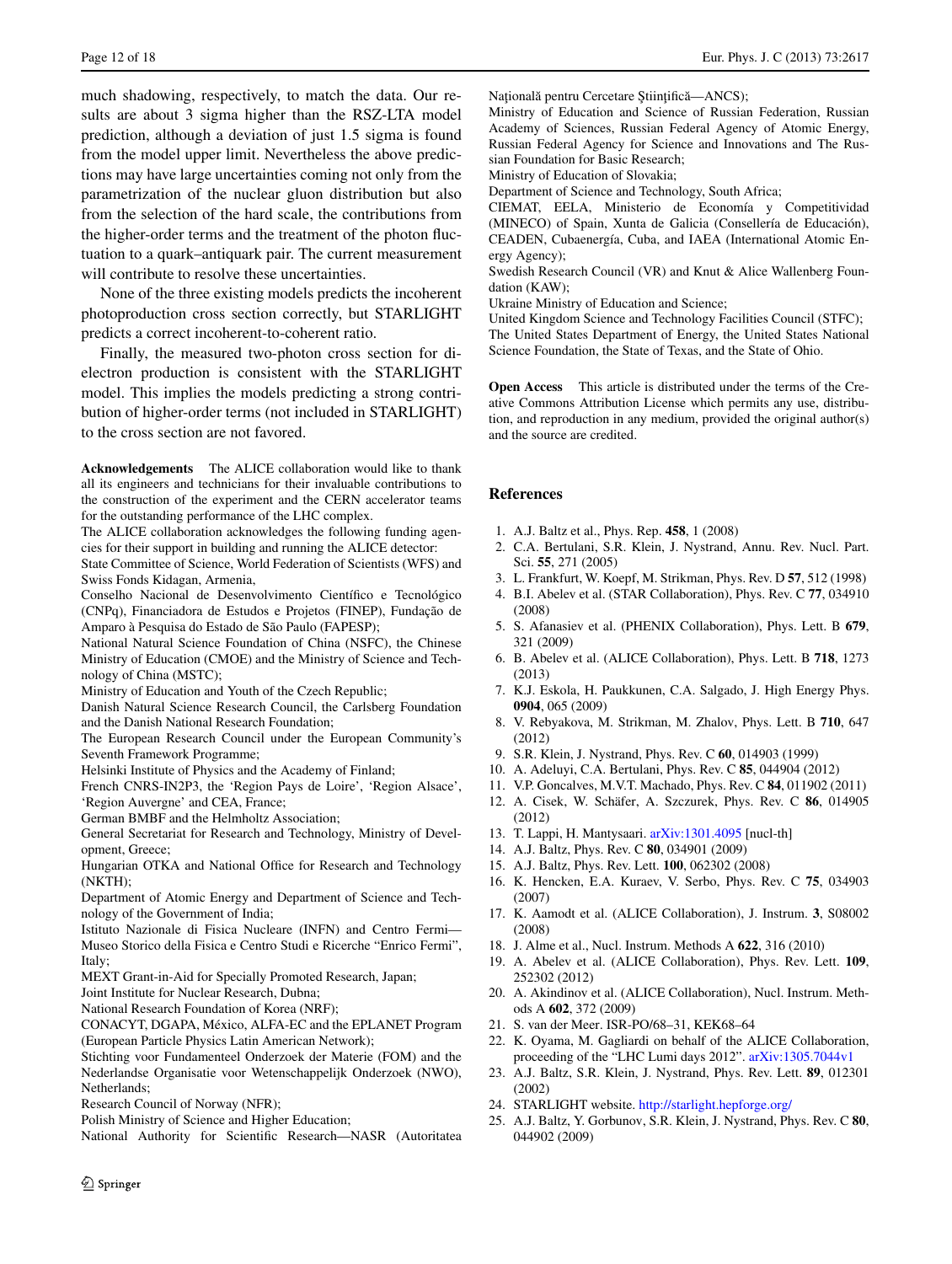- <span id="page-12-3"></span><span id="page-12-2"></span><span id="page-12-1"></span><span id="page-12-0"></span>26. S. Chekanov et al. (ZEUS Collaboration), Eur. Phys. J. C **24**, 345 (2002)
- 27. A. Aktas et al. (H1 Collaboration), Eur. Phys. J. C **46**, 585 (2006)
- 28. J.E. Gaiser Ph.D. thesis, SLAC-R-255 (1982)
- 29. K. Aamodt et al. (ALICE Collaboration), Phys. Rev. Lett. **106**, 032301 (2011)
- <span id="page-12-6"></span><span id="page-12-5"></span><span id="page-12-4"></span>30. J. Beringer et al. (Particle Data Group Collaboration), Phys. Rev. D **86**, 010001 (2012)
- 31. K. Aamodt et al. (ALICE Collaboration), Phys. Lett. B **718**, 692 (2012)
- 32. J. Adams et al. (STAR Collaboration), Phys. Rev. C **70**, 031902 (2004)

### **The ALICE Collaboration**

E. Abbas<sup>1[,35,](#page-15-0)[42](#page-15-1),[109](#page-16-0)[,119](#page-16-1)</sup>, B. Abelev<sup>72</sup>, J. Adam<sup>[38](#page-15-2)</sup>, D. Adamová<sup>79</sup>, A.M. Adare<sup>130</sup>, M.M. Aggarwal<sup>[83](#page-16-4)</sup>, G. Aglieri Rinella<sup>34</sup>, M. Agnello<sup>[100,](#page-16-5)[89](#page-16-6)</sup>, A.G. Agocs<sup>129</sup>, A. Agostinelli<sup>[28](#page-15-4)</sup>, Z. Ahammed<sup>[124](#page-17-2)</sup>, N. Ahmad<sup>[18](#page-14-1)</sup>, A. Ahmad Masoodi<sup>18</sup>, I. Ahmed<sup>16</sup>, S.A. Ahn<sup>65</sup>, S.U. Ahn<sup>65</sup>, I. Aimo<sup>[25](#page-15-6)[,100,](#page-16-5)[89](#page-16-6)</sup>, M. Ajaz<sup>[16](#page-14-2)</sup>, A. Akindinov<sup>51</sup>, D. Aleksandrov<sup>[95](#page-16-7)</sup>, B. Alessandro<sup>[100](#page-16-5)</sup>, D. Alexan-dre<sup>[97](#page-16-8)</sup>, A. Alici<sup>[102](#page-16-9),[13](#page-14-3)</sup>, A. Alkin<sup>[4](#page-14-4)</sup>, E. Almaráz Aviña<sup>61</sup>, J. Alme<sup>36</sup>, T. Alt<sup>40</sup>, V. Altini<sup>[32](#page-15-11)</sup>, S. Altinpinar<sup>19</sup>, I. Altsybeev<sup>[126](#page-17-3)</sup>, C. Andrei<sup>[75](#page-16-10)</sup>, A. Andronic<sup>[92](#page-16-11)</sup>, V. Anguelov<sup>88</sup>, J. Anielski<sup>59</sup>, C. Anson<sup>[20](#page-14-6)</sup>, T. Antičić<sup>[93](#page-16-13)</sup>, F. Antinori<sup>[101](#page-16-14)</sup>, P. Antonioli<sup>[102](#page-16-9)</sup>, L. Aphecetche<sup>[108](#page-16-15)</sup>, H. Appelshäuser<sup>[57](#page-15-13)</sup>, N. Arbor<sup>[68](#page-15-14)</sup>, S. Arcelli<sup>[28](#page-15-4)</sup>, A. Arend<sup>57</sup>, N. Armesto<sup>17</sup>, R. Arnaldi<sup>100</sup>, T. Aronsson<sup>[130](#page-17-0)</sup>, I.C. Arsene<sup>[92](#page-16-11)</sup>, M. Arslandok<sup>[57](#page-15-13)</sup>, A. Asryan<sup>126</sup>, A. Augustinus<sup>34</sup>, R. Averbeck<sup>92</sup>, T.C. Awes<sup>[80](#page-16-16)</sup>, J. Äystö<sup>[43](#page-15-15)</sup>, M.D. Azmi<sup>[18,](#page-14-1)[85](#page-16-17)</sup>, M. Bach<sup>[40](#page-15-10)</sup>, A. Badalà<sup>[99](#page-16-18)</sup>, Y.W. Baek<sup>[67](#page-15-16)[,41](#page-15-17)</sup>, R. Bailhache<sup>57</sup>, R. Bala<sup>[86](#page-16-19)[,100](#page-16-5)</sup>, A. Baldisseri<sup>[15](#page-14-8)</sup>, F. Baltasar Dos Santos Pe-drosa<sup>[34](#page-15-3)</sup>, J. Bán<sup>[52](#page-15-18)</sup>, R.C. Baral<sup>[53](#page-15-19)</sup>, R. Barbera<sup>[27](#page-15-20)</sup>, F. Barile<sup>32</sup>, G.G. Barnaföldi<sup>129</sup>, L.S. Barnby<sup>97</sup>, V. Barret<sup>[67](#page-15-16)</sup>, J. Bartke<sup>[112](#page-16-20)</sup>, M. Basile<sup>[28](#page-15-4)</sup>, N. Bastid<sup>[67](#page-15-16)</sup>, S. Basu<sup>124</sup>, B. Bathen<sup>59</sup>, G. Batigne<sup>[108](#page-16-15)</sup>, B. Batyunya<sup>[63](#page-15-21)</sup>, P.C. Batzing<sup>[22](#page-15-22)</sup>, C. Baumann<sup>[57](#page-15-13)</sup>, I.G. Bear-den<sup>[77](#page-16-21)</sup>, H. Beck<sup>57</sup>, N.K. Behera<sup>[45](#page-15-23)</sup>, I. Belikov<sup>[62](#page-15-24)</sup>, F. Bellini<sup>[28](#page-15-4)</sup>, R. Bellwied<sup>118</sup>, E. Belmont-Moreno<sup>[61](#page-15-8)</sup>, G. Bencedi<sup>[129](#page-17-1)</sup>, S. Be-ole<sup>[25](#page-15-6)</sup>, I. Berceanu<sup>[75](#page-16-10)</sup>, A. Bercuci<sup>75</sup>, Y. Berdnikov<sup>81</sup>, D. Berenyi<sup>129</sup>, A.A.E. Bergognon<sup>[108](#page-16-15)</sup>, R.A. Bertens<sup>[50](#page-15-25)</sup>, D. Berzano<sup>25,[100](#page-16-5)</sup>, L. Betev<sup>[34](#page-15-3)</sup>, A. Bhasin<sup>86</sup>, A.K. Bhati<sup>[83](#page-16-4)</sup>, J. Bhom<sup>122</sup>, L. Bianchi<sup>25</sup>, N. Bianchi<sup>[69](#page-15-26)</sup>, C. Bianchin<sup>[50](#page-15-25)</sup>, J. Bielčík<sup>[38](#page-15-2)</sup>, J. Bielčíková<sup>[79](#page-16-3)</sup>, A. Bilandzic<sup>77</sup>, S. Bjelogrlic<sup>[50](#page-15-25)</sup>, F. Blanco<sup>11</sup>, F. Blanco<sup>118</sup>, D. Blau<sup>[95](#page-16-7)</sup>, C. Blume<sup>57</sup>, M. Boccioli<sup>[34](#page-15-3)</sup>, S. Böttger<sup>[56](#page-15-27)</sup>, A. Bog-danov<sup>[73](#page-16-24)</sup>, H. Bøggild<sup>[77](#page-16-21)</sup>, M. Bogolyubsky<sup>[48](#page-15-28)</sup>, L. Boldizsár<sup>129</sup>, M. Bombara<sup>[39](#page-15-29)</sup>, J. Book<sup>57</sup>, H. Borel<sup>[15](#page-14-8)</sup>, A. Borissov<sup>[128](#page-17-5)</sup>, F. Bossú<sup>[85](#page-16-17)</sup>, M. Botje<sup>[78](#page-16-25)</sup>, E. Botta<sup>25</sup>, E. Braidot<sup>71</sup>, P. Braun-Munzinger<sup>[92](#page-16-11)</sup>, M. Bregant<sup>[108](#page-16-15)</sup>, T. Breitner<sup>56</sup>, T.A. Broker<sup>57</sup>, T.A. Browning<sup>90</sup>, M. Broz<sup>37</sup>, R. Brun<sup>34</sup>, E. Bruna<sup>[25](#page-15-6)[,100](#page-16-5)</sup>, G.E. Bruno<sup>[32](#page-15-11)</sup>, D. Budnikov<sup>94</sup>, H. Buesching<sup>[57](#page-15-13)</sup>, S. Bufalino<sup>25,[100](#page-16-5)</sup>, P. Buncic<sup>[34](#page-15-3)</sup>, O. Busch<sup>[88](#page-16-12)</sup>, Z. Buthelezi<sup>85</sup>, D. Caffarri<sup>29,[101](#page-16-14)</sup>, X. Cai<sup>[8](#page-14-10)</sup>, H. Caines<sup>130</sup>, E. Calvo Villar<sup>98</sup>, P. Camerini<sup>23</sup>, V. Canoa Roman<sup>[12](#page-14-11)</sup>, G. Cara Romeo<sup>102</sup>, W. Carena<sup>[34](#page-15-3)</sup>, F. Carena<sup>34</sup>, N. Carlin Filho<sup>[115](#page-16-30)</sup>, F. Carminati<sup>34</sup>, A. Casanova Díaz<sup>[69](#page-15-26)</sup>, J. Castillo Castellanos<sup>15</sup>, J.F. Castillo Hernandez<sup>92</sup>, E.A.R. Casula<sup>[24](#page-15-33)</sup>, V. Catanescu<sup>75</sup>, C. Cavicchioli<sup>34</sup>, C. Cebal-los Sanchez<sup>10</sup>, J. Cepila<sup>38</sup>, P. Cerello<sup>[100](#page-16-5)</sup>, B. Chang<sup>43,[132](#page-17-6)</sup>, S. Chapeland<sup>[34](#page-15-3)</sup>, J.L. Charvet<sup>15</sup>, S. Chattopadhyay<sup>124</sup>, S. Chat-topadhyay<sup>96</sup>, M. Cherney<sup>[82](#page-16-32)</sup>, C. Cheshkov<sup>34,[117](#page-16-33)</sup>, B. Cheynis<sup>117</sup>, V. Chibante Barroso<sup>34</sup>, D.D. Chinellato<sup>[118](#page-16-22)</sup>, P. Chochula<sup>34</sup>, M. Chojnacki<sup>[77](#page-16-21)</sup>, S. Choudhury<sup>[124](#page-17-2)</sup>, P. Christakoglou<sup>78</sup>, C.H. Christensen<sup>77</sup>, P. Christiansen<sup>33</sup>, T. Chujo<sup>122</sup>, S.U. Chung<sup>91</sup>, C. Cicalo<sup>[103](#page-16-35)</sup>, L. Cifarelli<sup>[28](#page-15-4)[,13](#page-14-3)</sup>, F. Cindolo<sup>102</sup>, J. Cleymans<sup>85</sup>, F. Colamaria<sup>[32](#page-15-11)</sup>, D. Colella<sup>32</sup>, A. Collu<sup>24</sup>, G. Conesa Balbas-tre<sup>[68](#page-15-14)</sup>, Z. Conesa del Valle<sup>34,[47](#page-15-35)</sup>, M.E. Connors<sup>[130](#page-17-0)</sup>, G. Contin<sup>23</sup>, J.G. Contreras<sup>12</sup>, T.M. Cormier<sup>[128](#page-17-5)</sup>, Y. Corrales Morales<sup>25</sup>, P. Cortese<sup>[31](#page-15-36)</sup>, I. Cortés Maldonado<sup>[3](#page-14-13)</sup>, M.R. Cosentino<sup>71</sup>, F. Costa<sup>[34](#page-15-3)</sup>, M.E. Cotallo<sup>11</sup>, E. Crescio<sup>[12](#page-14-11)</sup>, P. Crochet<sup>[67](#page-15-16)</sup>, E. Cruz Alaniz<sup>[61](#page-15-8)</sup>, R. Cruz Albino<sup>[12](#page-14-11)</sup>, E. Cuautle<sup>[60](#page-15-37)</sup>, L. Cunqueiro<sup>69</sup>, A. Dainese<sup>29,[101](#page-16-14)</sup>, R. Dang<sup>[8](#page-14-10)</sup>, A. Danu<sup>55</sup>, K. Das<sup>[96](#page-16-31)</sup>, I. Das<sup>47</sup>, S. Das<sup>[5](#page-14-14)</sup>, D. Das<sup>[96](#page-16-31)</sup>, S. Dash<sup>45</sup>, A. Dash<sup>116</sup>, S. De<sup>[124](#page-17-2)</sup>, G.O.V. de Barros<sup>115</sup>, A. De Caro<sup>[30](#page-15-39)[,13](#page-14-3)</sup>, G. de Cataldo<sup>105</sup>, J. de Cuve-land<sup>[40](#page-15-10)</sup>, A. De Falco<sup>[24](#page-15-33)</sup>, D. De Gruttola<sup>30,[13](#page-14-3)</sup>, H. Delagrange<sup>108</sup>, A. Deloff<sup>[74](#page-16-38)</sup>, N. De Marco<sup>[100](#page-16-5)</sup>, E. Dénes<sup>129</sup>, S. De Pasquale<sup>30</sup>, A. Deppman<sup>[115](#page-16-30)</sup>, G. D Erasmo<sup>32</sup>, R. de Rooij<sup>[50](#page-15-25)</sup>, M.A. Diaz Corchero<sup>11</sup>, D. Di Bari<sup>32</sup>, T. Dietel<sup>[59](#page-15-12)</sup>, C. Di Giglio<sup>[32](#page-15-11)</sup>, S. Di Lib-erto<sup>[106](#page-16-39)</sup>, A. Di Mauro<sup>[34](#page-15-3)</sup>, P. Di Nezza<sup>69</sup>, R. Divià<sup>34</sup>, Ø. Djuvsland<sup>19</sup>, A. Dobrin<sup>128[,33,](#page-15-34)[50](#page-15-25)</sup>, T. Dobrowolski<sup>[74](#page-16-38)</sup>, B. Dönigus<sup>92</sup>, O. Dordic<sup>[22](#page-15-22)</sup>, A.K. Dubey<sup>[124](#page-17-2)</sup>, A. Dubla<sup>[50](#page-15-25)</sup>, L. Ducroux<sup>[117](#page-16-33)</sup>, P. Dupieux<sup>67</sup>, A.K. Dutta Majumdar<sup>[96](#page-16-31)</sup>, D. Elia<sup>[105](#page-16-37)</sup>, D. Em-schermann<sup>59</sup>, H. Engel<sup>[56](#page-15-27)</sup>, B. Erazmus<sup>[34,](#page-15-3)[108](#page-16-15)</sup>, H.A. Erdal<sup>36</sup>, D. Eschweiler<sup>40</sup>, B. Espagnon<sup>[47](#page-15-35)</sup>, M. Estienne<sup>108</sup>, S. Esumi<sup>[122](#page-17-4)</sup>, D. Evans<sup>[97](#page-16-8)</sup>, S. Evdokimov<sup>48</sup>, G. Eyyubova<sup>[22](#page-15-22)</sup>, D. Fabris<sup>[29](#page-15-31)[,101](#page-16-14)</sup>, J. Faivre<sup>[68](#page-15-14)</sup>, D. Falchieri<sup>28</sup>, A. Fantoni<sup>[69](#page-15-26)</sup>, M. Fasel<sup>88</sup>, D. Fehlker<sup>19</sup>, L. Feldkamp<sup>59</sup>, D. Felea<sup>55</sup>, A. Feliciello<sup>100</sup>, B. Fenton-Olsen<sup>[71](#page-16-26)</sup>, G. Feofilov<sup>126</sup>, A. Fernández Téllez<sup>3</sup>, A. Fer-retti<sup>[25](#page-15-6)</sup>, A. Festanti<sup>29</sup>, J. Figiel<sup>[112](#page-16-20)</sup>, M.A.S. Figueredo<sup>[115](#page-16-30)</sup>, S. Filchagin<sup>94</sup>, D. Finogeev<sup>49</sup>, F.M. Fionda<sup>[32](#page-15-11)</sup>, E.M. Fiore<sup>32</sup>, E. Floratos<sup>84</sup>, M. Floris<sup>34</sup>, S. Foertsch<sup>[85](#page-16-17)</sup>, P. Foka<sup>[92](#page-16-11)</sup>, S. Fokin<sup>95</sup>, E. Fragiacomo<sup>[104](#page-16-41)</sup>, A. Francescon<sup>[34,](#page-15-3)[29](#page-15-31)</sup>, U. Frankenfeld<sup>92</sup>, U. Fuchs<sup>[34](#page-15-3)</sup>, C. Furget<sup>[68](#page-15-14)</sup>, M. Fusco Girard<sup>30</sup>, J.J. Gaardhøje<sup>[77](#page-16-21)</sup>, M. Gagliardi<sup>[25](#page-15-6)</sup>, A. Gago<sup>98</sup>, M. Gallio<sup>25</sup>, D.R. Gangadharan<sup>20</sup>, P. Ganoti<sup>80</sup>, C. Garabatos<sup>92</sup>, E. Garcia-Solis<sup>14</sup>, C. Gargiulo<sup>34</sup>, I. Garishvili<sup>[72](#page-16-2)</sup>, J. Gerhard<sup>40</sup>, M. Germain<sup>[108](#page-16-15)</sup>, C. Geuna<sup>15</sup>, M. Gheata<sup>[55,](#page-15-38)[34](#page-15-3)</sup>, A. Gheata<sup>34</sup>, B. Ghidini<sup>[32](#page-15-11)</sup>, P. Ghosh<sup>[124](#page-17-2)</sup>, P. Gianotti<sup>69</sup>, P. Giubellino<sup>34</sup>, E. Gladysz-Dziadus<sup>[112](#page-16-20)</sup>, P. Gläs-sel<sup>[88](#page-16-12)</sup>, R. Gomez<sup>[114](#page-16-42)[,12](#page-14-11)</sup>, E.G. Ferreiro<sup>17</sup>, L.H. González-Trueba<sup>[61](#page-15-8)</sup>, P. González-Zamora<sup>[11](#page-14-9)</sup>, S. Gorbunov<sup>[40](#page-15-10)</sup>, A. Goswami<sup>87</sup>,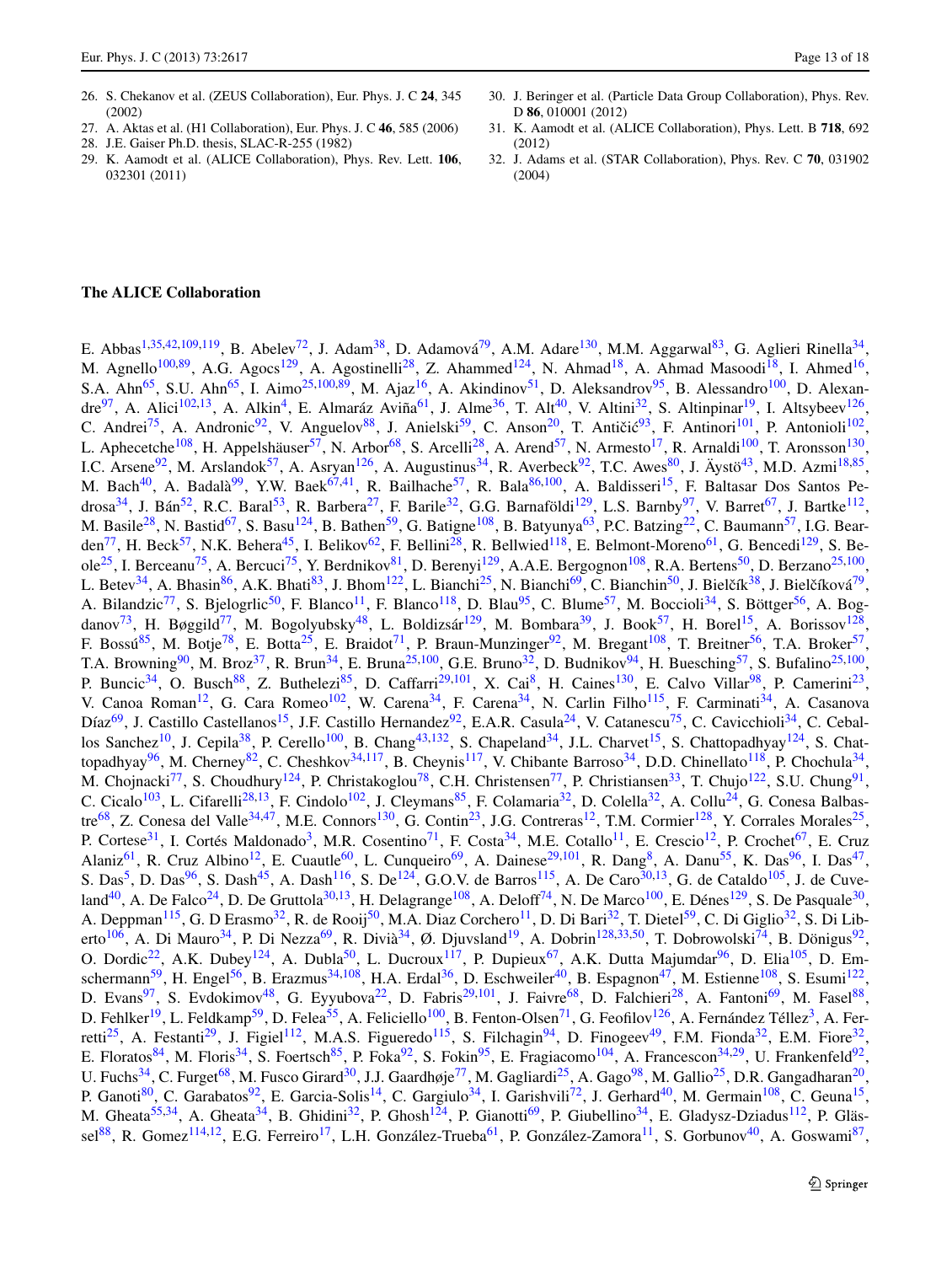S. Gotovac<sup>[110](#page-16-44)</sup>, L.K. Graczykowski<sup>127</sup>, R. Grajcarek<sup>88</sup>, A. Grelli<sup>50</sup>, C. Grigoras<sup>[34](#page-15-3)</sup>, A. Grigoras<sup>34</sup>, V. Grigoriev<sup>[73](#page-16-24)</sup>, A. Grig-oryan<sup>[2](#page-14-16)</sup>, S. Grigoryan<sup>63</sup>, B. Grinyov<sup>[4](#page-14-4)</sup>, N. Grion<sup>104</sup>, P. Gros<sup>33</sup>, J.F. Grosse-Oetringhaus<sup>34</sup>, J.-Y. Grossiord<sup>[117](#page-16-33)</sup>, R. Grosso<sup>34</sup>, F. Guber<sup>49</sup>, R. Guernane<sup>[68](#page-15-14)</sup>, B. Guerzoni<sup>[2](#page-14-16)8</sup>, M. Guilbaud<sup>117</sup>, K. Gulbrandsen<sup>77</sup>, H. Gulkanyan<sup>2</sup>, T. Gunji<sup>121</sup>, A. Gupta<sup>86</sup>, R. Gupta<sup>[86](#page-16-19)</sup>, R. Haake<sup>59</sup>, Ø. Haaland<sup>[19](#page-14-5)</sup>, C. Hadjidakis<sup>[47](#page-15-35)</sup>, M. Haiduc<sup>55</sup>, H. Hamagaki<sup>[121](#page-17-8)</sup>, G. Hamar<sup>[129](#page-17-1)</sup>, B.H. Han<sup>21</sup>, L.D. Hanratty<sup>[97](#page-16-8)</sup>, A. Hansen<sup>[77](#page-16-21)</sup>, Z. Harmanová-Tóthová<sup>39</sup>, J.W. Harris<sup>[130](#page-17-0)</sup>, M. Hartig<sup>57</sup>, A. Harton<sup>14</sup>, D. Hatzifotiadou<sup>[102](#page-16-9)</sup>, S. Hayashi<sup>[121](#page-17-8)</sup>, A. Hayrapetyan<sup>[34](#page-15-3)[,2](#page-14-16)</sup>, S.T. Heckel<sup>[57](#page-15-13)</sup>, M. Heide<sup>[59](#page-15-12)</sup>, H. Helstrup<sup>36</sup>, A. Herghelegiu<sup>75</sup>, G. Herrera Corral<sup>12</sup>, N. Herrmann<sup>88</sup>, B.A. Hess<sup>123</sup>, K.F. Hetland<sup>[36](#page-15-9)</sup>, B. Hicks<sup>130</sup>, B. Hippolyte<sup>62</sup>, Y. Hori<sup>[121](#page-17-8)</sup>, P. Hristov<sup>34</sup>, I. Hřivnáčová<sup>[47](#page-15-35)</sup>, M. Huang<sup>[19](#page-14-5)</sup>, T.J. Humanic<sup>20</sup>, D.S. Hwang<sup>[21](#page-15-41)</sup>, R. Ichou<sup>67</sup>, R. Ilkaev<sup>94</sup>, I. Ilkiv<sup>[74](#page-16-38)</sup>, M. Inaba<sup>122</sup>, E. Incani<sup>24</sup>, G.M. In-nocenti<sup>25</sup>, P.G. Innocenti<sup>34</sup>, M. Ippolitov<sup>95</sup>, M. Irfan<sup>[18](#page-14-1)</sup>, C. Ivan<sup>[92](#page-16-11)</sup>, M. Ivanov<sup>92</sup>, A. Ivanov<sup>[126](#page-17-3)</sup>, V. Ivanov<sup>[81](#page-16-23)</sup>, O. Ivanyt-skyi<sup>[4](#page-14-4)</sup>, A. Jachołkowski<sup>[27](#page-15-20)</sup>, P. M. Jacobs<sup>[71](#page-16-26)</sup>, C. Jahnke<sup>115</sup>, H.J. Jang<sup>65</sup>, M.A. Janik<sup>[127](#page-17-7)</sup>, P.H.S.Y. Jayarathna<sup>118</sup>, S. Jena<sup>45</sup>, D.M. Jha<sup>[128](#page-17-5)</sup>, R.T. Jimenez Bustamante<sup>60</sup>, P.G. Jones<sup>[97](#page-16-8)</sup>, H. Jung<sup>41</sup>, A. Jusko<sup>97</sup>, A.B. Kaidalov<sup>51</sup>, S. Kalcher<sup>40</sup>, P. Kaliňák<sup>[52](#page-15-18)</sup>, T. Kalliokoski<sup>[43](#page-15-15)</sup>, A. Kalweit<sup>34</sup>, J.H. Kang<sup>132</sup>, V. Kaplin<sup>73</sup>, S. Kar<sup>124</sup>, A. Karasu Uysal<sup>34,[131](#page-17-10),[66](#page-15-42)</sup>, O. Karavichev<sup>[49](#page-15-40)</sup>, T. Kar-avicheva<sup>[49](#page-15-40)</sup>, E. Karpechev<sup>49</sup>, A. Kazantsev<sup>[95](#page-16-7)</sup>, U. Kebschull<sup>[56](#page-15-27)</sup>, R. Keidel<sup>133</sup>, B. Ketzer<sup>[57](#page-15-13)[,111](#page-16-45)</sup>, M.M. Khan<sup>[18](#page-14-1)</sup>, P. Khan<sup>96</sup>, S.A. Khan<sup>124</sup>, K. H. Khan<sup>[16](#page-14-2)</sup>, A. Khanzadeev<sup>[81](#page-16-23)</sup>, Y. Kharlov<sup>[48](#page-15-28)</sup>, B. Kileng<sup>36</sup>, M. Kim<sup>[132](#page-17-6)</sup>, T. Kim<sup>132</sup>, B. Kim<sup>132</sup>, S. Kim<sup>21</sup>, M. Kim<sup>[41](#page-15-17)</sup>, D.J. Kim<sup>43</sup>, J.S. Kim<sup>41</sup>, J.H. Kim<sup>21</sup>, D.W. Kim<sup>41[,65](#page-15-5)</sup>, S. Kirsch<sup>[40](#page-15-10)</sup>, I. Kisel<sup>40</sup>, S. Kiselev<sup>51</sup>, A. Kisiel<sup>[127](#page-17-7)</sup>, J.L. Klay<sup>7</sup>, J. Klein<sup>[88](#page-16-12)</sup>, C. Klein-Bösing<sup>[59](#page-15-12)</sup>, M. Kliemant<sup>57</sup>, A. Kluge<sup>34</sup>, M.L. Knichel<sup>[92](#page-16-11)</sup>, A.G. Knospe<sup>[113](#page-16-46)</sup>, M.K. Köhler<sup>92</sup>, T. Kollegger<sup>40</sup>, A. Kolojvari<sup>[126](#page-17-3)</sup>, M. Kompaniets<sup>126</sup>, V. Kondratiev<sup>126</sup>, N. Kondratyeva<sup>73</sup>, A. Konevskikh<sup>49</sup>, V. Kovalenko<sup>126</sup>, M. Kowal-ski<sup>112</sup>, S. Kox<sup>68</sup>, G. Koyithatta Meethaleveedu<sup>[45](#page-15-23)</sup>, J. Kral<sup>[43](#page-15-15)</sup>, I. Králik<sup>52</sup>, F. Kramer<sup>57</sup>, A. Kravčáková<sup>[39](#page-15-29)</sup>, M. Krelina<sup>38</sup>, M. Kretz<sup>[40](#page-15-10)</sup>, M. Krivda<sup>[97,](#page-16-8)[52](#page-15-18)</sup>, F. Krizek<sup>[43](#page-15-15)</sup>, M. Krus<sup>[38](#page-15-2)</sup>, E. Kryshen<sup>81</sup>, M. Krzewicki<sup>92</sup>, V. Kucera<sup>79</sup>, Y. Kucheriaev<sup>95</sup>, T. Kugath-asan<sup>[34](#page-15-3)</sup>, C. Kuhn<sup>[62](#page-15-24)</sup>, P.G. Kuijer<sup>[78](#page-16-25)</sup>, I. Kulakov<sup>[57](#page-15-13)</sup>, J. Kumar<sup>[45](#page-15-23)</sup>, P. Kurashvili<sup>74</sup>, A. Kurepin<sup>[49](#page-15-40)</sup>, A.B. Kurepin<sup>49</sup>, A. Kuryakin<sup>94</sup>, V. Kushpil<sup>[79](#page-16-3)</sup>, S. Kushpil<sup>79</sup>, H. Kvaerno<sup>22</sup>, M.J. Kweon<sup>[88](#page-16-12)</sup>, Y. Kwon<sup>132</sup>, P. Ladrón de Guevara<sup>60</sup>, C. Lagana Fernandes<sup>[115](#page-16-30)</sup>, I. Lakomov<sup>[47](#page-15-35)</sup>, R. Langoy<sup>19,[125](#page-17-12)</sup>, S.L. La Pointe<sup>[50](#page-15-25)</sup>, C. Lara<sup>56</sup>, A. Lardeux<sup>108</sup>, P. La Rocca<sup>27</sup>, R. Lea<sup>23</sup>, M. Lechman<sup>34</sup>, S.C. Lee<sup>[41](#page-15-17)</sup>, G.R. Lee<sup>97</sup>, I. Legrand<sup>34</sup>, J. Lehnert<sup>57</sup>, R.C. Lemmon<sup>[107](#page-16-47)</sup>, M. Lenhardt<sup>[92](#page-16-11)</sup>, V. Lenti<sup>105</sup>, H. León<sup>[61](#page-15-8)</sup>, M. Leon-cino<sup>[25](#page-15-6)</sup>, I. León Monzón<sup>[114](#page-16-42)</sup>, P. Lévai<sup>[129](#page-17-1)</sup>, S. Li<sup>67,[8](#page-14-10)</sup>, J. Lien<sup>[19](#page-14-5)[,125](#page-17-12)</sup>, R. Lietava<sup>97</sup>, S. Lindal<sup>22</sup>, V. Lindenstruth<sup>[40](#page-15-10)</sup>, C. Lipp-mann<sup>[92,](#page-16-11)[34](#page-15-3)</sup>, M.A. Lisa<sup>[20](#page-14-6)</sup>, H.M. Ljunggren<sup>[33](#page-15-34)</sup>, D.F. Lodato<sup>50</sup>, P.I. Loenne<sup>19</sup>, V.R. Loggins<sup>[128](#page-17-5)</sup>, V. Loginov<sup>[73](#page-16-24)</sup>, D. Lohner<sup>88</sup>, C. Loizides<sup>71</sup>, K.K. Loo<sup>43</sup>, X. Lopez<sup>[67](#page-15-16)</sup>, E. López Torres<sup>[10](#page-14-12)</sup>, G. Løvhøiden<sup>22</sup>, X.-G. Lu<sup>88</sup>, P. Luettig<sup>[57](#page-15-13)</sup>, M. Lunardon<sup>29</sup>, J. Luo<sup>[8](#page-14-10)</sup>, G. Luparello<sup>50</sup>, C. Luzzi<sup>34</sup>, R. Ma<sup>130</sup>, K. Ma<sup>8</sup>, D.M. Madagodahettige-Don<sup>118</sup>, A. Maevskaya<sup>[49](#page-15-40)</sup>, M. Mager<sup>[58,](#page-15-43)[34](#page-15-3)</sup>, D.P. Mahapatra<sup>[53](#page-15-19)</sup>, A. Maire<sup>88</sup>, M. Malaev<sup>81</sup>, I. Maldonado Cervantes<sup>60</sup>, L. Malinina<sup>[63](#page-15-21)[,a](#page-17-13)</sup>, D. Mal'Kevich<sup>51</sup>, P. Malzacher<sup>92</sup>, A. Mamonov<sup>[94](#page-16-28)</sup>, L. Manceau<sup>[100](#page-16-5)</sup>, L. Mangotra<sup>[86](#page-16-19)</sup>, V. Manko<sup>95</sup>, F. Manso<sup>[67](#page-15-16)</sup>, V. Manzari<sup>105</sup>, Y. Mao<sup>8</sup>, M. Marchisone<sup>[67,](#page-15-16)[25](#page-15-6)</sup>, J. Mareš<sup>54</sup>, G.V. Margagliotti<sup>23,[104](#page-16-41)</sup>, A. Margotti<sup>102</sup>, A. Marín<sup>92</sup>, C. Markert<sup>113</sup>, M. Marquard<sup>[57](#page-15-13)</sup>, I. Martashvili<sup>[120](#page-16-48)</sup>, N.A. Mar-tin<sup>[92](#page-16-11)</sup>, P. Martinengo<sup>34</sup>, M.I. Martínez<sup>3</sup>, G. Martínez García<sup>[108](#page-16-15)</sup>, Y. Martynov<sup>4</sup>, A. Mas<sup>108</sup>, S. Masciocchi<sup>92</sup>, M. Masera<sup>25</sup>, A. Masoni<sup>[103](#page-16-35)</sup>, L. Massacrier<sup>108</sup>, A. Mastroserio<sup>[32](#page-15-11)</sup>, A. Matyja<sup>[112](#page-16-20)</sup>, C. Mayer<sup>112</sup>, J. Mazer<sup>[120](#page-16-48)</sup>, R. Mazumder<sup>46</sup>, M.A. Maz-zoni<sup>106</sup>, F. Meddi<sup>[26](#page-15-46)</sup>, A. Menchaca-Rocha<sup>61</sup>, J. Mercado Pérez<sup>[88](#page-16-12)</sup>, M. Meres<sup>[37](#page-15-30)</sup>, Y. Miake<sup>122</sup>, K. Mikhaylov<sup>63,[51](#page-15-7)</sup>, L. Mi- $\lim_{n \to \infty} 34,25$  $\lim_{n \to \infty} 34,25$  $\lim_{n \to \infty} 34,25$ , J. Milosevic<sup>22,[b](#page-17-14)</sup>, A. Mischke<sup>[50](#page-15-25)</sup>, A.N. Mishra<sup>87,[46](#page-15-45)</sup>, D. Miskowiec<sup>[92](#page-16-11)</sup>, C. Mitu<sup>55</sup>, S. Mizuno<sup>122</sup>, J. Mlynarz<sup>128</sup>, B. Mo-hanty<sup>[124](#page-17-2)[,76](#page-16-49)</sup>, L. Molnar<sup>129,[62](#page-15-24)</sup>, L. Montaño Zetina<sup>12</sup>, M. Monteno<sup>[100](#page-16-5)</sup>, E. Montes<sup>11</sup>, T. Moon<sup>132</sup>, M. Morando<sup>29</sup>, D.A. Mor-eira De Godoy<sup>[115](#page-16-30)</sup>, S. Moretto<sup>29</sup>, A. Morreale<sup>43</sup>, A. Morsch<sup>[34](#page-15-3)</sup>, V. Muccifora<sup>[69](#page-15-26)</sup>, E. Mudnic<sup>[110](#page-16-44)</sup>, S. Muhuri<sup>[124](#page-17-2)</sup>, M. Mukher-jee<sup>[124](#page-17-2)</sup>, H. Müller<sup>[34](#page-15-3)</sup>, M.G. Munhoz<sup>[115](#page-16-30)</sup>, S. Murray<sup>85</sup>, L. Musa<sup>34</sup>, J. Musinsky<sup>[52](#page-15-18)</sup>, B.K. Nandi<sup>[45](#page-15-23)</sup>, R. Nania<sup>102</sup>, E. Nappi<sup>[105](#page-16-37)</sup>, C. Nattrass<sup>120</sup>, T.K. Nayak<sup>124</sup>, S. Nazarenko<sup>[94](#page-16-28)</sup>, A. Nedosekin<sup>[51](#page-15-7)</sup>, M. Nicassio<sup>32,[92](#page-16-11)</sup>, M. Niculescu<sup>[55](#page-15-38)[,34](#page-15-3)</sup>, B.S. Nielsen<sup>77</sup>, T. Niida<sup>[122](#page-17-4)</sup>, S. Nikolaev<sup>[95](#page-16-7)</sup>, V. Nikolic<sup>[93](#page-16-13)</sup>, S. Nikulin<sup>95</sup>, V. Nikulin<sup>81</sup>, B.S. Nilsen<sup>82</sup>, M.S. Nilsson<sup>[22](#page-15-22)</sup>, F. Noferini<sup>102,[13](#page-14-3)</sup>, P. Nomokonov<sup>63</sup>, G. Nooren<sup>50</sup>, A. Nyanin<sup>[95](#page-16-7)</sup>, A. Nyatha<sup>45</sup>, C. Nygaard<sup>77</sup>, J. Nystrand<sup>[19](#page-14-5)</sup>, A. Ochirov<sup>[126](#page-17-3)</sup>, H. Oeschler<sup>[58](#page-15-43),[34,](#page-15-3)[88](#page-16-12)</sup>, S. Oh<sup>[130](#page-17-0)</sup>, S.K. Oh<sup>[41](#page-15-17)</sup>, J. Oleniacz<sup>127</sup>, A.C. Oliveira Da Silva<sup>[115](#page-16-30)</sup>, J. Onderwaater<sup>[92](#page-16-11)</sup>, C. Oppedisano<sup>100</sup>, A. Ortiz Ve-lasquez<sup>[33](#page-15-34)[,60](#page-15-37)</sup>, A. Oskarsson<sup>33</sup>, P. Ostrowski<sup>127</sup>, J. Otwinowski<sup>92</sup>, K. Oyama<sup>[88](#page-16-12)</sup>, K. Ozawa<sup>[121](#page-17-8)</sup>, Y. Pachmayer<sup>88</sup>, M. Pachr<sup>38</sup>, F. Padilla<sup>[25](#page-15-6)</sup>, P. Pagano<sup>[30](#page-15-39)</sup>, G. Paić<sup>[60](#page-15-37)</sup>, F. Painke<sup>[40](#page-15-10)</sup>, C. Pajares<sup>17</sup>, S.K. Pal<sup>[124](#page-17-2)</sup>, A. Palaha<sup>97</sup>, A. Palmeri<sup>99</sup>, V. Papikyan<sup>2</sup>, G.S. Pappalardo<sup>[99](#page-16-18)</sup>, W.J. Park<sup>92</sup>, A. Passfeld<sup>[59](#page-15-12)</sup>, D.I. Patalakha<sup>48</sup>, V. Paticchio<sup>[105](#page-16-37)</sup>, B. Paul<sup>96</sup>, A. Pavlinov<sup>[128](#page-17-5)</sup>, T. Pawlak<sup>[127](#page-17-7)</sup>, T. Peitzmann<sup>50</sup>, H. Pereira Da Costa<sup>15</sup>, E. Pereira De Oliveira Filho<sup>[115](#page-16-30)</sup>, D. Peresunko<sup>95</sup>, C.E. Pérez Lara<sup>78</sup>, D. Perrino<sup>32</sup>, W. Peryt<sup>[127](#page-17-7)</sup>, A. Pesci<sup>[102](#page-16-9)</sup>, Y. Pestov<sup>6</sup>, V. Petráček<sup>[38](#page-15-2)</sup>, M. Petran<sup>38</sup>, M. Petris<sup>[75](#page-16-10)</sup>, P. Petrov<sup>97</sup>, M. Petrovici<sup>75</sup>, C. Petta<sup>27</sup>, S. Pi-ano<sup>[104](#page-16-41)</sup>, M. Pikna<sup>[37](#page-15-30)</sup>, P. Pillot<sup>[108](#page-16-15)</sup>, O. Pinazza<sup>[34](#page-15-3)</sup>, L. Pinsky<sup>[118](#page-16-22)</sup>, N. Pitz<sup>57</sup>, D.B. Piyarathna<sup>118</sup>, M. Planinic<sup>[93](#page-16-13)</sup>, M. Płoskoń<sup>[71](#page-16-26)</sup>, J. Pluta<sup>[127](#page-17-7)</sup>, T. Pocheptsov<sup>63</sup>, S. Pochybova<sup>129</sup>, P.L.M. Podesta-Lerma<sup>114</sup>, M.G. Poghosyan<sup>34</sup>, K. Polák<sup>[54](#page-15-44)</sup>, B. Polichtchouk<sup>48</sup>, N. Poljak<sup>[50,](#page-15-25)[93](#page-16-13)</sup>, A. Pop<sup>75</sup>, S. Porteboeuf-Houssais<sup>[67](#page-15-16)</sup>, V. Pospíšil<sup>38</sup>, B. Potukuchi<sup>86</sup>, S.K. Prasad<sup>[128](#page-17-5)</sup>, R. Preghenella<sup>102,[13](#page-14-3)</sup>, F. Prino<sup>[100](#page-16-5)</sup>, C.A. Pruneau<sup>[128](#page-17-5)</sup>, I. Pshenichnov<sup>49</sup>, G. Puddu<sup>[24](#page-15-33)</sup>, V. Punin<sup>94</sup>, J. Putschke<sup>128</sup>, H. Qvigstad<sup>22</sup>, A. Rachevski<sup>[104](#page-16-41)</sup>, A. Rademakers<sup>[34](#page-15-3)</sup>, T.S. Räihä<sup>[43](#page-15-15)</sup>, J. Rak<sup>43</sup>, A. Rakotozafindrabe<sup>15</sup>, L. Ramello<sup>31</sup>, S. Raniwala<sup>[87](#page-16-43)</sup>, R. Raniwala<sup>87</sup>, S.S. Räsä-nen<sup>[43](#page-15-15)</sup>, B.T. Rascanu<sup>[57](#page-15-13)</sup>, D. Rathee<sup>83</sup>, W. Rauch<sup>34</sup>, A.W. Rauf<sup>[16](#page-14-2)</sup>, V. Razazi<sup>24</sup>, K.F. Read<sup>[120](#page-16-48)</sup>, J.S. Real<sup>68</sup>, K. Redli[c](#page-17-15)h<sup>74,c</sup>, R.J. Reed<sup>[130](#page-17-0)</sup>, A. Rehman<sup>19</sup>, P. Reichelt<sup>[57](#page-15-13)</sup>, M. Reicher<sup>50</sup>, R. Renfordt<sup>57</sup>, A.R. Reolon<sup>[69](#page-15-26)</sup>, A. Reshetin<sup>49</sup>, F. Rettig<sup>[40](#page-15-10)</sup>, J.-P. Revol<sup>34</sup>, K. Reygers<sup>88</sup>, L. Riccati<sup>[100](#page-16-5)</sup>, R.A. Ricci<sup>[70](#page-16-50)</sup>, T. Richert<sup>[33](#page-15-34)</sup>, M. Richter<sup>22</sup>, P. Riedler<sup>[34](#page-15-3)</sup>, W. Riegler<sup>34</sup>, F. Riggi<sup>[27,](#page-15-20)[99](#page-16-18)</sup>,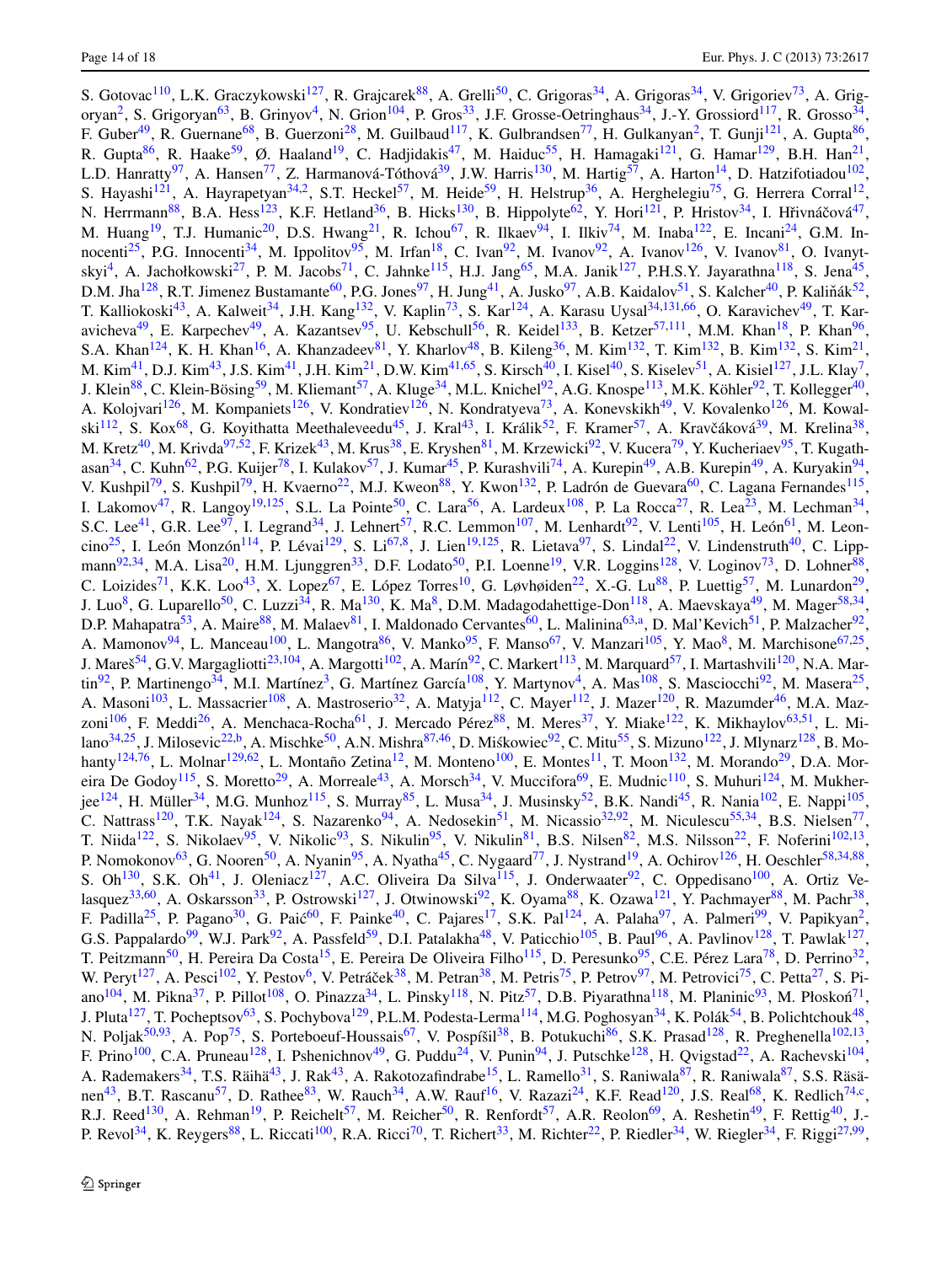A. Rivetti<sup>[100](#page-16-5)</sup>, M. Rodríguez Cahuantzi<sup>3</sup>, A. Rodriguez Manso<sup>[78](#page-16-25)</sup>, K. Røed<sup>[19,](#page-14-5)[22](#page-15-22)</sup>, E. Rogochaya<sup>[63](#page-15-21)</sup>, D. Rohr<sup>[40](#page-15-10)</sup>, D. Röhrich<sup>19</sup>, R. Romita<sup>[92,](#page-16-11)[107](#page-16-47)</sup>, F. Ronchetti<sup>69</sup>, P. Rosnet<sup>[67](#page-15-16)</sup>, S. Rossegger<sup>[34](#page-15-3)</sup>, A. Rossi<sup>34</sup>, P. Roy<sup>96</sup>, C. Roy<sup>[62](#page-15-24)</sup>, A.J. Rubio Montero<sup>11</sup>, R. Rui<sup>23</sup>, R. Russo<sup>[25](#page-15-6)</sup>, E. Ryabinkin<sup>[95](#page-16-7)</sup>, A. Rybicki<sup>112</sup>, S. Sadovsky<sup>[48](#page-15-28)</sup>, K. Šafařík<sup>[34](#page-15-3)</sup>, R. Sahoo<sup>[46](#page-15-45)</sup>, P.K. Sahu<sup>[53](#page-15-19)</sup>, J. Saini<sup>124</sup>, H. Sakaguchi<sup>44</sup>, S. Sakai<sup>[71](#page-16-26)</sup>, D. Sakata<sup>[122](#page-17-4)</sup>, C.A. Salgado<sup>[17](#page-14-7)</sup>, J. Salzwedel<sup>20</sup>, S. Sambyal<sup>[86](#page-16-19)</sup>, V. Samsonov<sup>[81](#page-16-23)</sup>, X. Sanchez Castro<sup>[62](#page-15-24)</sup>, L. Šán-dor<sup>52</sup>, A. Sandoval<sup>[61](#page-15-8)</sup>, M. Sano<sup>122</sup>, G. Santagati<sup>27</sup>, R. Santoro<sup>[34](#page-15-3)[,13](#page-14-3)</sup>, J. Sarkamo<sup>43</sup>, D. Sarkar<sup>124</sup>, E. Scapparone<sup>[102](#page-16-9)</sup>, F. Scarlas-sara<sup>[29](#page-15-31)</sup>, R.P. Scharenberg<sup>[90](#page-16-27)</sup>, C. Schiaua<sup>[75](#page-16-10)</sup>, R. Schicker<sup>[88](#page-16-12)</sup>, H.R. Schmidt<sup>123</sup>, C. Schmidt<sup>92</sup>, S. Schuchmann<sup>57</sup>, J. Schukraft<sup>34</sup>, T. Schuster<sup>130</sup>, Y. Schutz<sup>[34,](#page-15-3)[108](#page-16-15)</sup>, K. Schwarz<sup>92</sup>, K. Schweda<sup>92</sup>, G. Scioli<sup>[28](#page-15-4)</sup>, E. Scomparin<sup>[100](#page-16-5)</sup>, R. Scott<sup>120</sup>, P.A. Scott<sup>97</sup>, G. Segato<sup>[29](#page-15-31)</sup>, I. Selyuzhenkov<sup>92</sup>, S. Senyukov<sup>62</sup>, J. Seo<sup>91</sup>, S. Serci<sup>24</sup>, E. Serradilla<sup>11,[61](#page-15-8)</sup>, A. Sevcenco<sup>55</sup>, A. Shabetai<sup>[108](#page-16-15)</sup>, G. Shabratova<sup>[63](#page-15-21)</sup>, R. Shahoyan<sup>[34](#page-15-3)</sup>, S. Sharma<sup>[86](#page-16-19)</sup>, N. Sharma<sup>[120](#page-16-48)</sup>, S. Rohni<sup>86</sup>, K. Shigaki<sup>44</sup>, K. Shtejer<sup>[10](#page-14-12)</sup>, Y. Sibiriak<sup>[95](#page-16-7)</sup>, E. Sick-ing<sup>[59](#page-15-12)</sup>, S. Siddhanta<sup>[103](#page-16-35)</sup>, T. Siemiarczuk<sup>[74](#page-16-38)</sup>, D. Silvermyr<sup>[80](#page-16-16)</sup>, C. Silvestre<sup>68</sup>, G. Simatovic<sup>[60](#page-15-37),[93](#page-16-13)</sup>, G. Simonetti<sup>[34](#page-15-3)</sup>, R. Singaraju<sup>[124](#page-17-2)</sup>, R. Singh<sup>[86](#page-16-19)</sup>, S. Singha<sup>124,[76](#page-16-49)</sup>, V. Singhal<sup>[124](#page-17-2)</sup>, T. Sinha<sup>96</sup>, B.C. Sinha<sup>124</sup>, B. Sitar<sup>37</sup>, M. Sitta<sup>31</sup>, T.B. Skaali<sup>22</sup>, K. Skjerdal<sup>19</sup>, R. Smakal<sup>[38](#page-15-2)</sup>, N. Smirnov<sup>130</sup>, R.J.M. Snellings<sup>[50](#page-15-25)</sup>, C. Søgaard<sup>33</sup>, R. Soltz<sup>[72](#page-16-2)</sup>, M. Song<sup>132</sup>, J. Song<sup>[91](#page-16-34)</sup>, C. Soos<sup>34</sup>, F. Soramel<sup>29</sup>, I. Sputowska<sup>[112](#page-16-20)</sup>, M. Spyropoulou-Stassinaki $^{84}$ , B.K. Srivastava<sup>90</sup>, J. Stachel<sup>[88](#page-16-12)</sup>, I. Stan<sup>[55](#page-15-38)</sup>, G. Stefanek<sup>[74](#page-16-38)</sup>, M. Steinpreis<sup>20</sup>, E. Stenlund<sup>[33](#page-15-34)</sup>, G. Steyn<sup>85</sup>, J.H. Stiller<sup>88</sup>, D. Stocco<sup>[108](#page-16-15)</sup>, M. Stolpovskiy<sup>[48](#page-15-28)</sup>, P. Strmen<sup>37</sup>, A.A.P. Suaide<sup>[115](#page-16-30)</sup>, M.A. Subi-eta Vásquez<sup>[25](#page-15-6)</sup>, T. Sugitate<sup>[44](#page-15-47)</sup>, C. Suire<sup>47</sup>, M. Suleymanov<sup>16</sup>, R. Sultanov<sup>51</sup>, M. Šumbera<sup>79</sup>, T. Susa<sup>[93](#page-16-13)</sup>, T.J.M. Symons<sup>71</sup>, A. Szanto de Toledo<sup>[115](#page-16-30)</sup>, I. Szarka<sup>37</sup>, A. Szczepankiewicz<sup>34</sup>, M. Szymański<sup>[127](#page-17-7)</sup>, J. Takahashi<sup>[116](#page-16-36)</sup>, M.A. Tangaro<sup>32</sup>, J.D. Tapia Takaki<sup>[47](#page-15-35)</sup>, A. Tarantola Peloni<sup>[57](#page-15-13)</sup>, A. Tarazona Martinez<sup>[34](#page-15-3)</sup>, A. Tauro<sup>34</sup>, G. Tejeda Muñoz<sup>3</sup>, A. Telesca<sup>34</sup>, A. Ter Minasyan<sup>95</sup>, C. Terrevoli<sup>32</sup>, J. Thäder<sup>92</sup>, D. Thomas<sup>50</sup>, R. Tieulent<sup>[117](#page-16-33)</sup>, A.R. Timmins<sup>118</sup>, D. Tlusty<sup>38</sup>, A. Toia<sup>[40](#page-15-10)[,29,](#page-15-31)[101](#page-16-14)</sup>, H. Torii<sup>[121](#page-17-8)</sup>, L. Toscano<sup>[100](#page-16-5)</sup>, V. Trubnikov<sup>4</sup>, D. Truesdale<sup>[20](#page-14-6)</sup>, W.H. Trzaska<sup>[43](#page-15-15)</sup>, T. Tsuji<sup>[121](#page-17-8)</sup>, A. Tumkin<sup>94</sup>, R. Turrisi<sup>[101](#page-16-14)</sup>, T.S. Tveter<sup>22</sup>, J. Ulery<sup>[57](#page-15-13)</sup>, K. Ullaland<sup>19</sup>, J. Ulrich<sup>[64](#page-15-48)[,56](#page-15-27)</sup>, A. Uras<sup>[117](#page-16-33)</sup>, G.M. Urciuoli<sup>106</sup>, G.L. Usai<sup>[24](#page-15-33)</sup>, M. Vajzer<sup>[38](#page-15-2)[,79](#page-16-3)</sup>, M. Vala<sup>63,[52](#page-15-18)</sup>, L. Valencia Palomo<sup>[47](#page-15-35)</sup>, S. Vallero<sup>[25](#page-15-6)</sup>, P. Vande Vyvre<sup>[34](#page-15-3)</sup>, J.W. Van Hoorne<sup>34</sup>, M. van Leeuwen<sup>[50](#page-15-25)</sup>, L. Vannucci<sup>70</sup>, A. Vargas<sup>3</sup>, R. Varma<sup>45</sup>, M. Vasileiou<sup>[84](#page-16-40)</sup>, A. Vasiliev<sup>95</sup>, V. Vechernin<sup>126</sup>, M. Veldhoen<sup>[50](#page-15-25)</sup>, M. Venaruzzo<sup>[23](#page-15-32)</sup>, E. Vercellin<sup>[25](#page-15-6)</sup>, S. Vergara<sup>3</sup>, R. Vernet<sup>9</sup>, M. Verweij<sup>[50](#page-15-25)</sup>, L. Vickovic<sup>110</sup>, G. Viesti<sup>29</sup>, J. Viinikainen<sup>43</sup>, Z. Vilakazi<sup>85</sup>, O. Villalobos Baillie<sup>[97](#page-16-8)</sup>, Y. Vinogradov<sup>[94](#page-16-28)</sup>, L. Vino-gradov<sup>126</sup>, A. Vinogradov<sup>[95](#page-16-7)</sup>, T. Virgili<sup>30</sup>, Y.P. Viyogi<sup>[124](#page-17-2)</sup>, A. Vodopyanov<sup>63</sup>, M.A. Völkl<sup>88</sup>, S. Voloshin<sup>[128](#page-17-5)</sup>, K. Voloshin<sup>51</sup>, G. Volpe<sup>[34](#page-15-3)</sup>, B. von Haller<sup>34</sup>, I. Vorobyev<sup>[126](#page-17-3)</sup>, D. Vranic<sup>92,34</sup>, J. Vrláková<sup>39</sup>, B. Vulpescu<sup>67</sup>, A. Vyushin<sup>94</sup>, V. Wagner<sup>38</sup>, B. Wagner<sup>[19](#page-14-5)</sup>, R. Wan<sup>8</sup>, Y. Wang<sup>8</sup>, Y. Wang<sup>[88](#page-16-12)</sup>, M. Wang<sup>8</sup>, K. Watanabe<sup>[122](#page-17-4)</sup>, M. Weber<sup>118</sup>, J.P. Wessels<sup>[34](#page-15-3)[,59](#page-15-12)</sup>, U. Wester-hoff<sup>59</sup>, J. Wiechula<sup>[123](#page-17-9)</sup>, J. Wikne<sup>22</sup>, M. Wilde<sup>[59](#page-15-12)</sup>, G. Wilk<sup>[74](#page-16-38)</sup>, M.C.S. Williams<sup>[102](#page-16-9)</sup>, B. Windelband<sup>88</sup>, C.G. Yaldo<sup>[128](#page-17-5)</sup>, Y. Ya-maguchi<sup>121</sup>, S. Yang<sup>[19](#page-14-5)</sup>, P. Yang<sup>8</sup>, H. Yang<sup>[15,](#page-14-8)[50](#page-15-25)</sup>, S. Yasnopolskiy<sup>95</sup>, J. Yi<sup>[91](#page-16-34)</sup>, Z. Yin<sup>8</sup>, I.-K. Yoo<sup>91</sup>, J. Yoon<sup>132</sup>, X. Yuan<sup>8</sup>, I. Yushmanov<sup>[95](#page-16-7)</sup>, V. Zaccolo<sup>77</sup>, C. Zach<sup>38</sup>, C. Zampolli<sup>102</sup>, S. Zaporozhets<sup>63</sup>, A. Zarochentsev<sup>[126](#page-17-3)</sup>, P. Závada<sup>54</sup>, N. Za-viyalov<sup>[94](#page-16-28)</sup>, H. Zbroszczyk<sup>[127](#page-17-7)</sup>, P. Zelnicek<sup>56</sup>, I.S. Zgura<sup>[55](#page-15-38)</sup>, M. Zhalov<sup>[8](#page-14-10)1</sup>, Y. Zhang<sup>8</sup>, H. Zhang<sup>8</sup>, X. Zhang<sup>71,[67](#page-15-16)[,8](#page-14-10)</sup>, D. Zhou<sup>8</sup>, Y. Zhou<sup>[50](#page-15-25)</sup>, F. Zhou<sup>[8](#page-14-10)</sup>, H. Zhu<sup>8</sup>, J. Zhu<sup>8</sup>, X. Zhu<sup>8</sup>, J. Zhu<sup>8</sup>, A. Zichichi<sup>28,[13](#page-14-3)</sup>, A. Zimmermann<sup>[88](#page-16-12)</sup>, G. Zinovjev<sup>4</sup>, Y. Zoccarato<sup>[117](#page-16-33)</sup>, M. Zynovyev<sup>[4](#page-14-4)</sup>, M. Zyzak<sup>[57](#page-15-13)</sup>

- <span id="page-14-18"></span><span id="page-14-17"></span><span id="page-14-16"></span><span id="page-14-14"></span><span id="page-14-13"></span><span id="page-14-10"></span><span id="page-14-4"></span><span id="page-14-0"></span><sup>1</sup> Academy of Scientific Research and Technology (ASRT), Cairo, Egypt
- <span id="page-14-19"></span><sup>2</sup>A. I. Alikhanyan National Science Laboratory (Yerevan Physics Institute) Foundation, Yerevan, Armenia
- <span id="page-14-12"></span>3Benemérita Universidad Autónoma de Puebla, Puebla, Mexico
- <span id="page-14-9"></span>4Bogolyubov Institute for Theoretical Physics, Kiev, Ukraine
- <span id="page-14-11"></span>5Bose Institute, Department of Physics and Centre for Astroparticle Physics and Space Science (CAPSS), Kolkata, India
- <span id="page-14-3"></span><sup>6</sup>Budker Institute for Nuclear Physics, Novosibirsk, Russia
- <span id="page-14-15"></span>7California Polytechnic State University, San Luis Obispo, California, United States
- <span id="page-14-8"></span>8Central China Normal University, Wuhan, China
- <span id="page-14-2"></span>9Centre de Calcul de l'IN2P3, Villeurbanne, France
- <span id="page-14-7"></span> $10$ Centro de Aplicaciones Tecnológicas y Desarrollo Nuclear (CEADEN), Havana, Cuba
- $11$ Centro de Investigaciones Energéticas Medioambientales y Tecnológicas (CIEMAT), Madrid, Spain
- <span id="page-14-1"></span> $12$ Centro de Investigación y de Estudios Avanzados (CINVESTAV), Mexico City and Mérida, Mexico
- <span id="page-14-5"></span><sup>13</sup>Centro Fermi - Museo Storico della Fisica e Centro Studi e Ricerche "Enrico Fermi", Rome, Italy
- <span id="page-14-6"></span>14Chicago State University, Chicago, United States
- 15Commissariat à l'Energie Atomique, IRFU, Saclay, France
- <sup>16</sup>COMSATS Institute of Information Technology (CIIT), Islamabad, Pakistan
- <sup>17</sup>Departamento de Física de Partículas and IGFAE, Universidad de Santiago de Compostela, Santiago de Compostela, Spain
- 18Department of Physics, Aligarh Muslim University, Aligarh, India
- <sup>19</sup>Department of Physics and Technology, University of Bergen, Bergen, Norway
- $20$ Department of Physics, Ohio State University, Columbus, Ohio, United States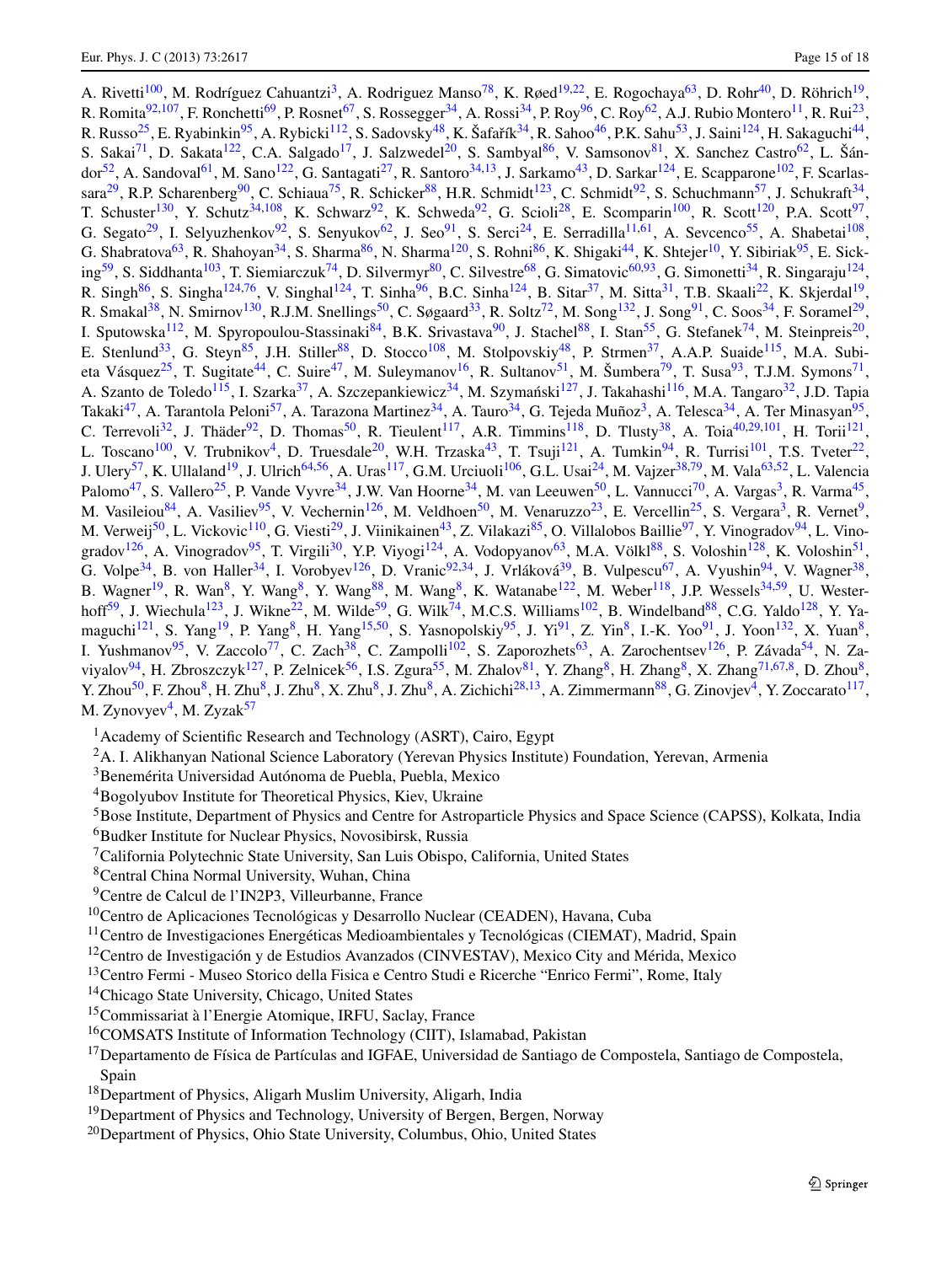- <span id="page-15-46"></span><span id="page-15-41"></span><span id="page-15-33"></span><span id="page-15-32"></span><span id="page-15-31"></span><span id="page-15-22"></span><span id="page-15-20"></span><span id="page-15-6"></span><span id="page-15-4"></span>21Department of Physics, Sejong University, Seoul, South Korea
- 22Department of Physics, University of Oslo, Oslo, Norway
- <span id="page-15-39"></span>23Dipartimento di Fisica dell'Università and Sezione INFN, Trieste, Italy
- <span id="page-15-36"></span>24Dipartimento di Fisica dell'Università and Sezione INFN, Cagliari, Italy
- 25Dipartimento di Fisica dell'Università and Sezione INFN, Turin, Italy
- <span id="page-15-34"></span><span id="page-15-11"></span>26Dipartimento di Fisica dell'Università 'La Sapienza' and Sezione INFN, Rome, Italy
- $^{27}$ Dipartimento di Fisica e Astronomia dell'Università and Sezione INFN, Catania, Italy
- <span id="page-15-3"></span>28Dipartimento di Fisica e Astronomia dell'Università and Sezione INFN, Bologna, Italy
- <span id="page-15-0"></span>29Dipartimento di Fisica e Astronomia dell'Università and Sezione INFN, Padova, Italy
- <span id="page-15-9"></span><sup>30</sup>Dipartimento di Fisica 'E.R. Caianiello' dell'Università and Gruppo Collegato INFN, Salerno, Italy
- <span id="page-15-30"></span><span id="page-15-2"></span>31Dipartimento di Scienze e Innovazione Tecnologica dell'Università del Piemonte Orientale and Gruppo Collegato INFN, Alessandria, Italy
- <span id="page-15-29"></span>32Dipartimento Interateneo di Fisica 'M. Merlin' and Sezione INFN, Bari, Italy
- <span id="page-15-10"></span><sup>33</sup>Division of Experimental High Energy Physics, University of Lund, Lund, Sweden
- <span id="page-15-17"></span>34European Organization for Nuclear Research (CERN), Geneva, Switzerland
- <span id="page-15-1"></span>35Fachhochschule Köln, Köln, Germany
- <span id="page-15-47"></span><span id="page-15-15"></span>36Faculty of Engineering, Bergen University College, Bergen, Norway
- <sup>37</sup>Faculty of Mathematics, Physics and Informatics, Comenius University, Bratislava, Slovakia
- <span id="page-15-45"></span><span id="page-15-23"></span><sup>38</sup>Faculty of Nuclear Sciences and Physical Engineering, Czech Technical University in Prague, Prague, Czech Republic
- 39Faculty of Science, P.J. Šafárik University, Košice, Slovakia
- <span id="page-15-35"></span><span id="page-15-28"></span>40Frankfurt Institute for Advanced Studies, Johann Wolfgang Goethe-Universität Frankfurt, Frankfurt, Germany
- 41Gangneung-Wonju National University, Gangneung, South Korea
- <span id="page-15-40"></span>42Gauhati University, Department of Physics, Guwahati, India
- <span id="page-15-25"></span>43Helsinki Institute of Physics (HIP) and University of Jyväskylä, Jyväskylä, Finland
- 44Hiroshima University, Hiroshima, Japan
- <span id="page-15-18"></span><span id="page-15-7"></span>45Indian Institute of Technology Bombay (IIT), Mumbai, India
- 46Indian Institute of Technology Indore (IITI), Indore, India
- <span id="page-15-19"></span>47Institut de Physique Nucléaire d'Orsay (IPNO), Université Paris-Sud, CNRS-IN2P3, Orsay, France
- <span id="page-15-44"></span>48Institute for High Energy Physics, Protvino, Russia
- <span id="page-15-38"></span><span id="page-15-27"></span>49Institute for Nuclear Research, Academy of Sciences, Moscow, Russia
- <span id="page-15-13"></span><sup>50</sup>Nikhef, National Institute for Subatomic Physics and Institute for Subatomic Physics of Utrecht University, Utrecht, **Netherlands**
- <span id="page-15-43"></span><sup>51</sup>Institute for Theoretical and Experimental Physics, Moscow, Russia
- <span id="page-15-37"></span><span id="page-15-12"></span>52Institute of Experimental Physics, Slovak Academy of Sciences, Košice, Slovakia
- 53Institute of Physics, Bhubaneswar, India
- <span id="page-15-8"></span><sup>54</sup>Institute of Physics, Academy of Sciences of the Czech Republic, Prague, Czech Republic
- <span id="page-15-24"></span><span id="page-15-21"></span>55Institute of Space Sciences (ISS), Bucharest, Romania
- 56Institut für Informatik, Johann Wolfgang Goethe-Universität Frankfurt, Frankfurt, Germany
- <span id="page-15-48"></span><span id="page-15-5"></span>57Institut für Kernphysik, Johann Wolfgang Goethe-Universität Frankfurt, Frankfurt, Germany
- 58Institut für Kernphysik, Technische Universität Darmstadt, Darmstadt, Germany
- <span id="page-15-42"></span>59Institut für Kernphysik, Westfälische Wilhelms-Universität Münster, Münster, Germany
- <span id="page-15-16"></span>60Instituto de Ciencias Nucleares, Universidad Nacional Autónoma de México, Mexico City, Mexico
- <span id="page-15-14"></span>61Instituto de Física, Universidad Nacional Autónoma de México, Mexico City, Mexico
- 62Institut Pluridisciplinaire Hubert Curien (IPHC), Université de Strasbourg, CNRS-IN2P3, Strasbourg, France
- 63Joint Institute for Nuclear Research (JINR), Dubna, Russia
- <span id="page-15-26"></span>64Kirchhoff-Institut für Physik, Ruprecht-Karls-Universität Heidelberg, Heidelberg, Germany
- 65Korea Institute of Science and Technology Information, Daejeon, South Korea
- 66KTO Karatay University, Konya, Turkey
- 67Laboratoire de Physique Corpusculaire (LPC), Clermont Université, Université Blaise Pascal, CNRS–IN2P3, Clermont-Ferrand, France
- 68Laboratoire de Physique Subatomique et de Cosmologie (LPSC), Université Joseph Fourier, CNRS-IN2P3, Institut Polytechnique de Grenoble, Grenoble, France
- 69Laboratori Nazionali di Frascati, INFN, Frascati, Italy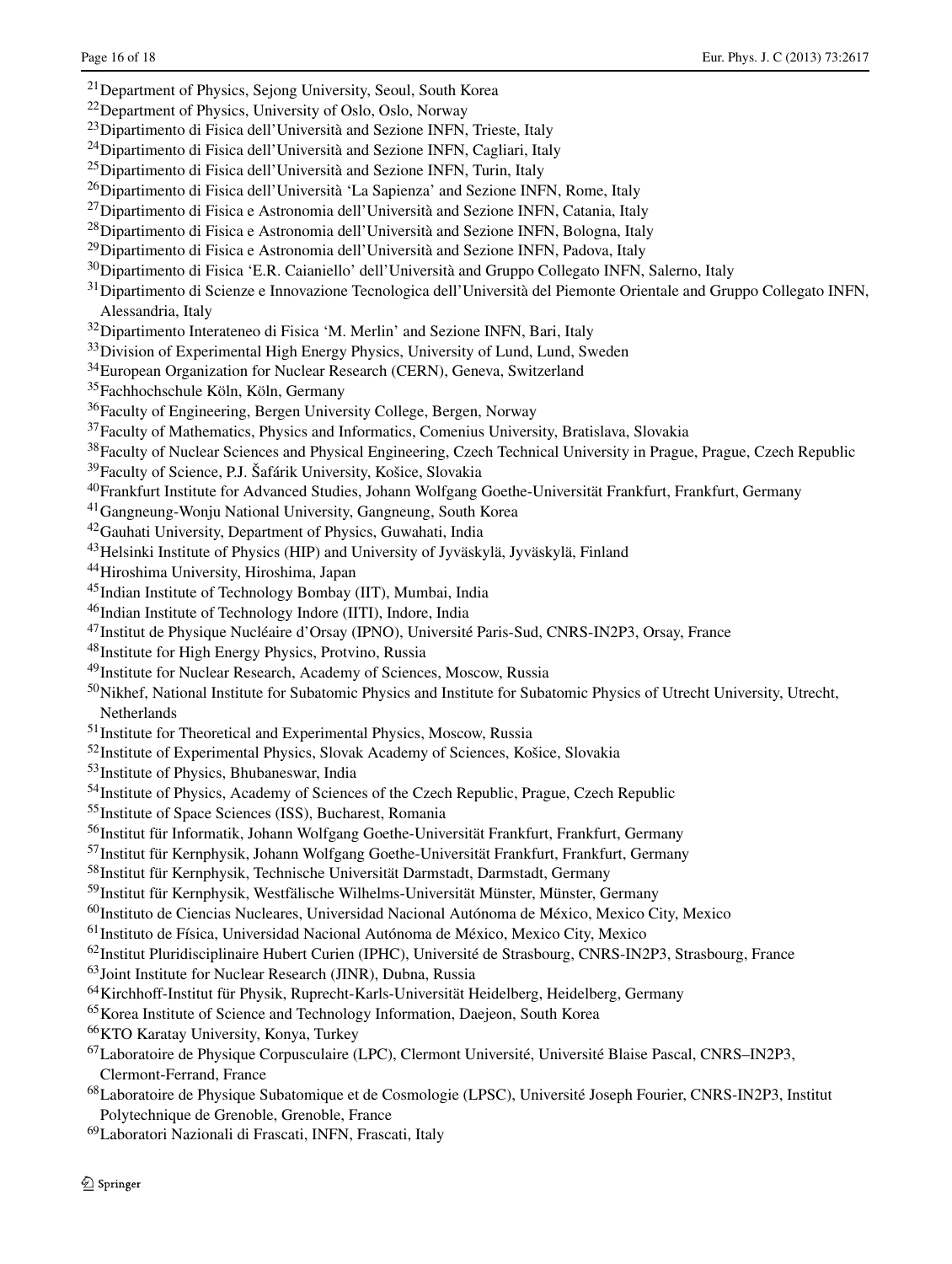<span id="page-16-50"></span><span id="page-16-49"></span><span id="page-16-43"></span><span id="page-16-40"></span><span id="page-16-38"></span><span id="page-16-34"></span><span id="page-16-32"></span><span id="page-16-31"></span><span id="page-16-29"></span><span id="page-16-28"></span><span id="page-16-27"></span><span id="page-16-26"></span><span id="page-16-25"></span><span id="page-16-24"></span><span id="page-16-23"></span><span id="page-16-21"></span><span id="page-16-19"></span><span id="page-16-18"></span><span id="page-16-17"></span><span id="page-16-16"></span><span id="page-16-13"></span><span id="page-16-12"></span><span id="page-16-11"></span><span id="page-16-10"></span><span id="page-16-8"></span><span id="page-16-7"></span><span id="page-16-6"></span><span id="page-16-5"></span><span id="page-16-4"></span><span id="page-16-3"></span><span id="page-16-2"></span>70Laboratori Nazionali di Legnaro, INFN, Legnaro, Italy 71Lawrence Berkeley National Laboratory, Berkeley, California, United States 72Lawrence Livermore National Laboratory, Livermore, California, United States 73Moscow Engineering Physics Institute, Moscow, Russia 74National Centre for Nuclear Studies, Warsaw, Poland  $75$ National Institute for Physics and Nuclear Engineering, Bucharest, Romania 76National Institute of Science Education and Research, Bhubaneswar, India  $77$ Niels Bohr Institute, University of Copenhagen, Copenhagen, Denmark 78Nikhef, National Institute for Subatomic Physics, Amsterdam, Netherlands  $^{79}$ Nuclear Physics Institute, Academy of Sciences of the Czech Republic, Řež u Prahy, Czech Republic 80Oak Ridge National Laboratory, Oak Ridge, Tennessee, United States 81Petersburg Nuclear Physics Institute, Gatchina, Russia 82Physics Department, Creighton University, Omaha, Nebraska, United States 83Physics Department, Panjab University, Chandigarh, India 84Physics Department, University of Athens, Athens, Greece <sup>85</sup>Physics Department, University of Cape Town and iThemba LABS, National Research Foundation, Somerset West, South Africa 86Physics Department, University of Jammu, Jammu, India 87Physics Department, University of Rajasthan, Jaipur, India 88Physikalisches Institut, Ruprecht-Karls-Universität Heidelberg, Heidelberg, Germany 89Politecnico di Torino, Turin, Italy 90Purdue University, West Lafayette, Indiana, United States 91Pusan National University, Pusan, South Korea <sup>92</sup>Research Division and ExtreMe Matter Institute EMMI, GSI Helmholtzzentrum für Schwerionenforschung, Darmstadt, Germany 93 Rudjer Bošković Institute, Zagreb, Croatia 94Russian Federal Nuclear Center (VNIIEF), Sarov, Russia 95Russian Research Centre Kurchatov Institute, Moscow, Russia 96Saha Institute of Nuclear Physics, Kolkata, India <sup>97</sup>School of Physics and Astronomy, University of Birmingham, Birmingham, United Kingdom 98Sección Física, Departamento de Ciencias, Pontificia Universidad Católica del Perú, Lima, Peru 99Sezione INFN, Catania, Italy 100Sezione INFN, Turin, Italy 101Sezione INFN, Padova, Italy 102Sezione INFN, Bologna, Italy 103Sezione INFN, Cagliari, Italy 104Sezione INFN, Trieste, Italy 105Sezione INFN, Bari, Italy <sup>106</sup>Sezione INFN, Rome, Italy 107Nuclear Physics Group, STFC Daresbury Laboratory, Daresbury, United Kingdom 108SUBATECH, Ecole des Mines de Nantes, Université de Nantes, CNRS-IN2P3, Nantes, France 109Suranaree University of Technology, Nakhon Ratchasima, Thailand 110Technical University of Split FESB, Split, Croatia 111Technische Universität München, Munich, Germany 112The Henryk Niewodniczanski Institute of Nuclear Physics, Polish Academy of Sciences, Cracow, Poland 113The University of Texas at Austin, Physics Department, Austin, TX, United States 114Universidad Autónoma de Sinaloa, Culiacán, Mexico 115Universidade de São Paulo (USP), São Paulo, Brazil 116Universidade Estadual de Campinas (UNICAMP), Campinas, Brazil 117Université de Lyon, Université Lyon 1, CNRS/IN2P3, IPN-Lyon, Villeurbanne, France 118University of Houston, Houston, Texas, United States 119University of Technology and Austrian Academy of Sciences, Vienna, Austria

<span id="page-16-48"></span><span id="page-16-47"></span><span id="page-16-46"></span><span id="page-16-45"></span><span id="page-16-44"></span><span id="page-16-42"></span><span id="page-16-41"></span><span id="page-16-39"></span><span id="page-16-37"></span><span id="page-16-36"></span><span id="page-16-35"></span><span id="page-16-33"></span><span id="page-16-30"></span><span id="page-16-22"></span><span id="page-16-20"></span><span id="page-16-15"></span><span id="page-16-14"></span><span id="page-16-9"></span><span id="page-16-1"></span><span id="page-16-0"></span>120University of Tennessee, Knoxville, Tennessee, United States